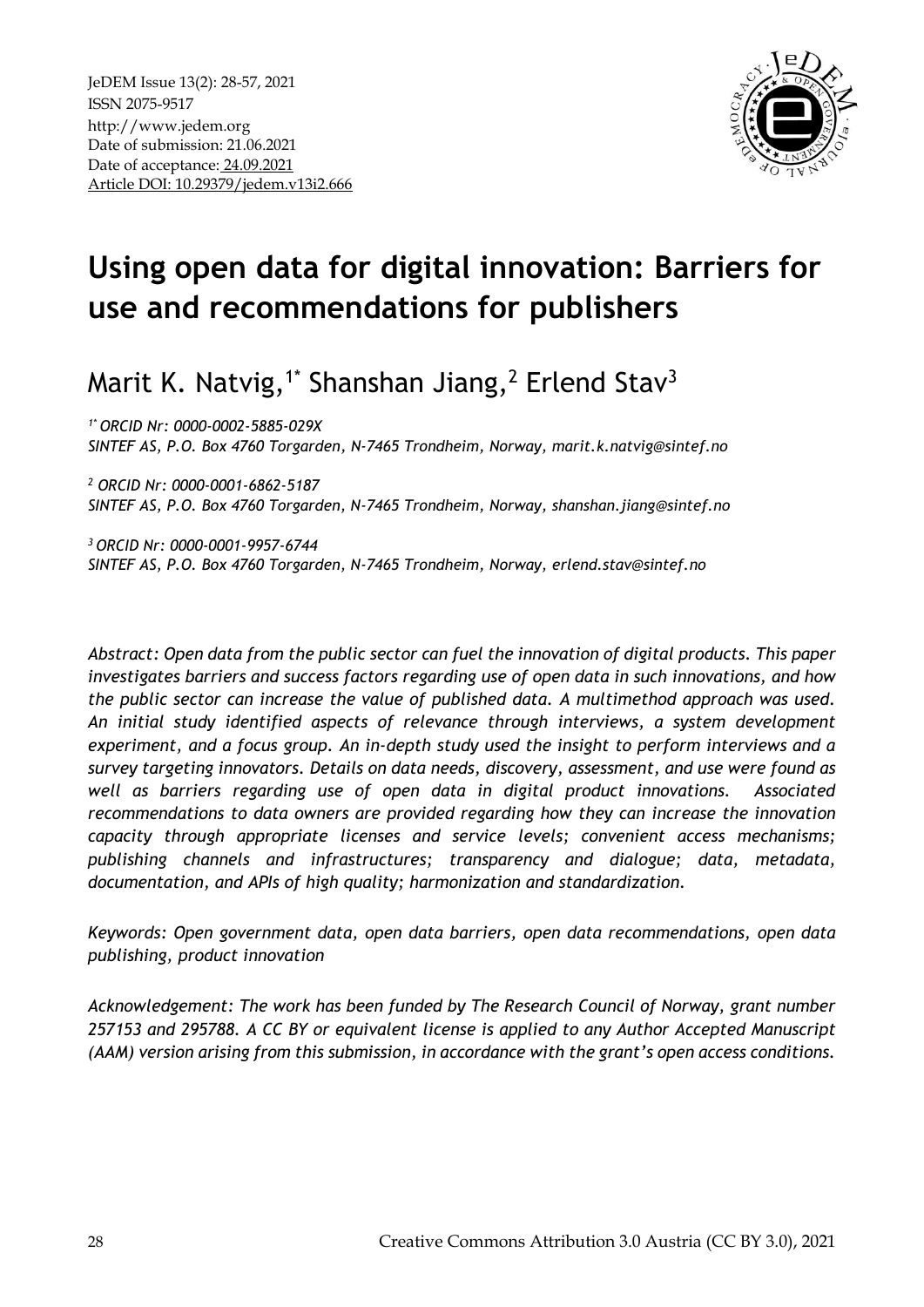## **1. Introduction**

Open data is data that can be freely used, reused, and redistributed by anyone<sup>1</sup> . According to the European Open Data Directive (Union, 2019) and Inspire Directive2, government data must in general be open data and available to the public, and the ITS Directive (Union, 2010) defines requirements on open transport data. One important motivation for the opening of public data is to fuel the economy - open data should facilitate the innovation of new digital products (digital services included), create new jobs, increase value creation, and contribute to a better and more prosperous society. European studies like (Huyer & Knippenberg, 2020) and (Berends et al., 2020) show the huge potential of open data regarding economic and societal aspects . (Berends et al., 2020) estimates the market size for the period 2016-2020 to be 325 billion Euros. For 2020, the savings in public administrations are estimated to 1.7 billion Euros, and 7000 lives are estimated saved due to quicker emergency responses. (Huyer & Knippenberg, 2020) estimates the market size in 2025 to be up to 334 billion Euros, and that there will be up to 1,97 million direct and indirect open data related jobs in 2025. A long list of economic and non-economic benefits is mentioned for many sectors of the society, e.g., that open data in one year will save 1425 lives due to decrease in road fatalities, 629 million hours in traffic congestions, and 5.8 million tons oil equivalents in households.

(Blank, 2019) points out that European countries have recognized the potential of open data, but there are large variations in the maturity with respect to policy, infrastructure, impact, and data quality. To unlock the potential of open data, the right decisions must be taken, and good solutions must be implemented.

Digital innovation is the process of creating novel products, services, business processes, and business models using digital technologies (Yoo et al., 2010) (Fichman et al., 2014) (Nambisan et al., 2017). In this paper, we focus on digital product innovation that leads to digital products, both tangible and intangible (such as services), and investigate how open data can be best utilized in the digital product innovation process.

Open data can fuel digital innovations that are crucial both with respect to solving many of the societal challenges related to environment and inclusion, and for economic prosperity. The emergence of digital products can happen through evolutionary incremental growth, for example when new smart city services are to be developed, as described by (Abella et al., 2017). (Huyer & Knippenberg, 2020) provides many examples of how open data can contribute to e.g., energy saving measures, more sustainable energy use, and better travel services. Real-time travel services may for example, be developed by combining data on public transport (addressed by the ITS Directive) with data on parking, city bikes, charging for electric vehicles, car sharing, etc. The innovations, e.g., products such as Apps and systems, will be delivered by both public sector and commercial actors. They will combine data from many different sources. Real-time data streams e.g. emerging from

<sup>1</sup> Open Knowledge Foundation, Open Data Handbook, https://opendatahandbook.org/guide/en/whatis-open-data/

<sup>2</sup> https://inspire.ec.europa.eu/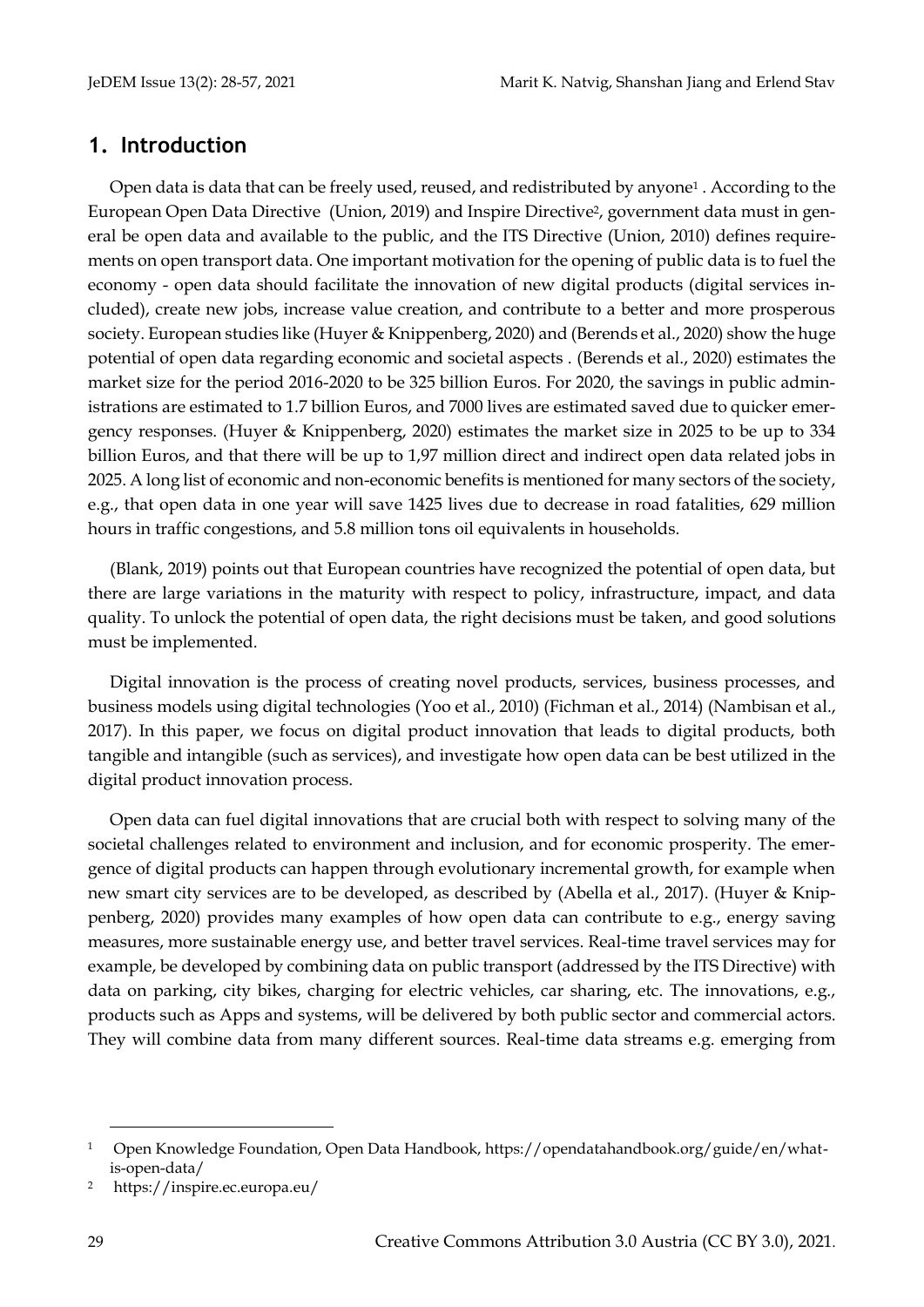Internet of Things (IoT) infrastructures (providing a variety of sensor data), will fuel even more innovations, including innovations based on artificial intelligence and big data processing (Sergey A. Yablonsky, 2019). The innovation may for example predict upcoming events and situation, facilitate pro-active measures to reduce negative impacts, assist contextual decisions, and support the handling of undesired situations.

This paper addresses open data from a user perspective, which according to (Zuiderwijk et al., 2014) is paid little attention to, *with focus on open data users involved in digital product innovation*. The aim is to give detailed insight into the problems they experience and to recommend measures that can mitigate the problems and maximize the usability and value of open data. The research questions answered by this paper are:

- RQ1: What barriers exist with respect to the use of open data in digital product innovations?
- RQ2: What measures should public data owners take to support the use of open data in digital product innovations?

The barriers are identified through a survey with data collection from a questionnaire and semi structured interviews among software developers and digital product innovators. The data analysis is qualitative and quantitative, and the results are analyzed in the context of digital innovation. Based on the findings, recommendations are provided on how the public sector should publish data.

# <span id="page-2-1"></span><span id="page-2-0"></span>**2. Related work**

The user perspective regarding open data is to our knowledge usually neglected when open data infrastructures and tools are established. This is also confirmed by the literature review provided by (Zuiderwijk et al., 2014). The study confirms that open data enable innovation in both the public and private sector, but the processes to create, open, find and use the data are however complex, and this complexity is often not taken into account. 118 barriers are identified in current literature regarding 1) availability and access, 2) find-ability, 3) usability, 4) understand-ability, 5) quality, 6) linking and combining data, 7) comparability and compatibility, 8) metadata, 9) interaction with the data provider, and 10) opening and uploading. In general, there is a lack of open data, the open data provision is unpredictable, and there are technical problems with released data sets (Janssen et al., 2012). More than 75% of open data users have concerns about the stability and quality of the data (C. Martin, 2014). There is also a need for feedback mechanisms that allow users to provide input on data quality and the usability (Janssen et al., 2012), and there is a need for a dialogue regarding data updates (S. Martin et al., 2013).

Several papers address the barriers related to the publishing of data. (Conradie & Choenni, 2014) requests better understanding of how internal conditions and processes in the public sector influence the publication of open data. The release of data is among others affected by fear of false conclusions being drawn from the data, the overhead related to the administration of licensing fees, concerns about privacy issues and copyrights restrictions, unknown data locations, and low prioritizing of the opening of data. The current literature does however not address how the data should be published to meet the challenges faced in digital product innovation.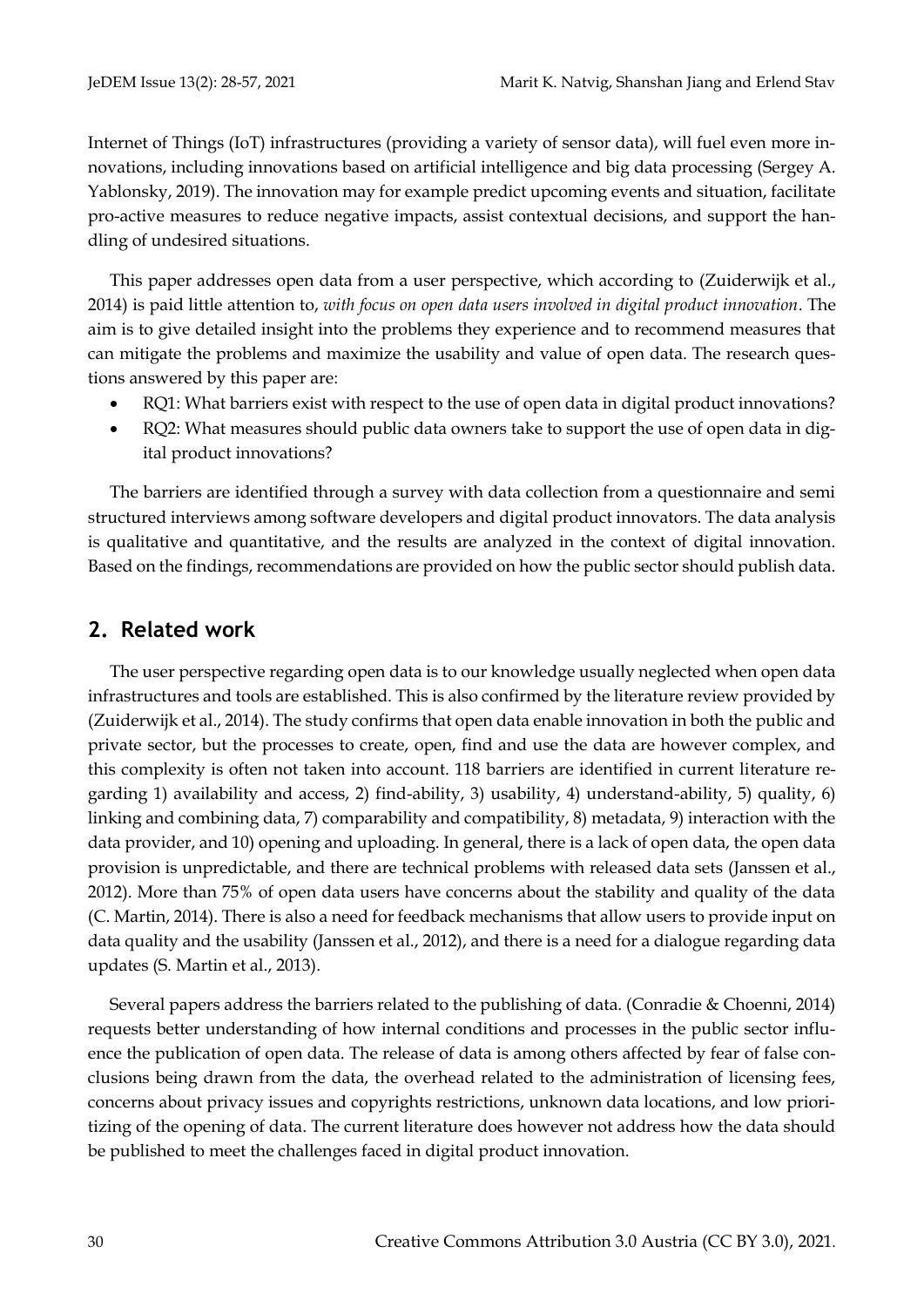Open data portals for access to open data are required to support the discovery of open datasets (Toots, M. et al., 2017). Such portals are established on a European level (see data.europa.eu), national level (e.g., data.norge.no and geodata.no, data.gov.uk, catalog.data.gov) and local levels (mainly larger cities), and open data is published through these portals.

Metadata is recognized as important for the discovery of open datasets, in for example, open data portals. Such portals, e.g., those based on the Comprehensive Knowledge Archive Network  $(CKAN)<sup>3</sup>$  open source, in general provide mechanisms for metadata. Standard vocabularies describing datasets in data catalogues also exist, e.g., the Data Catalogue Vocabulary (DCAT)4, and the DCAT application profile (DCAT-AP)<sup>5</sup> is used for data portals in Europe. The importance of metadata is also emphasized in a recent a study on transparency and portals, and a literature review identifies relevant aspects such as, among others, data quality, accessibility, APIs, documentation, and communication between data publishers and users (Lnenicka & Nikiforova, 2021). However, the use of and the quality of metadata and the open data is not sufficient. More than 75% think there is a lack of metadata, and about 75% think it is difficult to interpret the data (C. Martin, 2014). These problems are also widely recognized in other publications (Toots, M. et al., 2017). Usually, the meta data provided is incomplete or of poor quality, and there is for example usually no information on how the data originally is used, no meta data or context information supporting the interpretation of the data, and no information on data provenance. Metadata may however not be the sole solution. The understanding can be supported through visualization of the data (S. Martin et al., 2013), and tools have been developed to support such visualizations (Folmer et al., 2019).

The understanding of the data may also be affected by the interfaces to the data and data formats, especially when the users do not have detailed domain knowledge. Easy access to data (through APIs) is crucial. About 75% think that the interfaces provided are not user friendly (C. Martin, 2014), and the formats are often proprietary and messy (Toots, M. et al., 2017). Data fragmentation, which implies the need to combine data from several sources, also reduces the usability (Toots, M. et al., 2017).

The use of open data in the digital innovation process is as far as we know not described in the literature. The innovation process in general is however, widely addressed. (Taylor, 2007) describes the stages of the innovation life cycle. These stages are *strategy*, *design*, *transition*, *operation*, and *continual improvement*. (Smith & Sandberg, 2018) has studied the innovation barriers in the context of these stages and different open data user types to see how the user types play different roles in the innovation ecosystem based on open data.

A review article on the *digital* innovation process (Helmer et al., 2021) identifies six generic process steps that take part in a highly iterative and nonlinear cycle of divergent and convergent activities, repeated in an unpredictable way over time. The *opportunity identification* step identifies potential customers and their needs through market research, customer interviews, and studies of new trends. The *ideation and idea management* step is about the idea generation and scoping as well as idea

<sup>3</sup> https://ckan.org/

<sup>4</sup> https://www.w3.org/TR/vocab-dcat-2/

<sup>5</sup> https://joinup.ec.europa.eu/solution/dcat-application-profile-data-portals-europe/release/11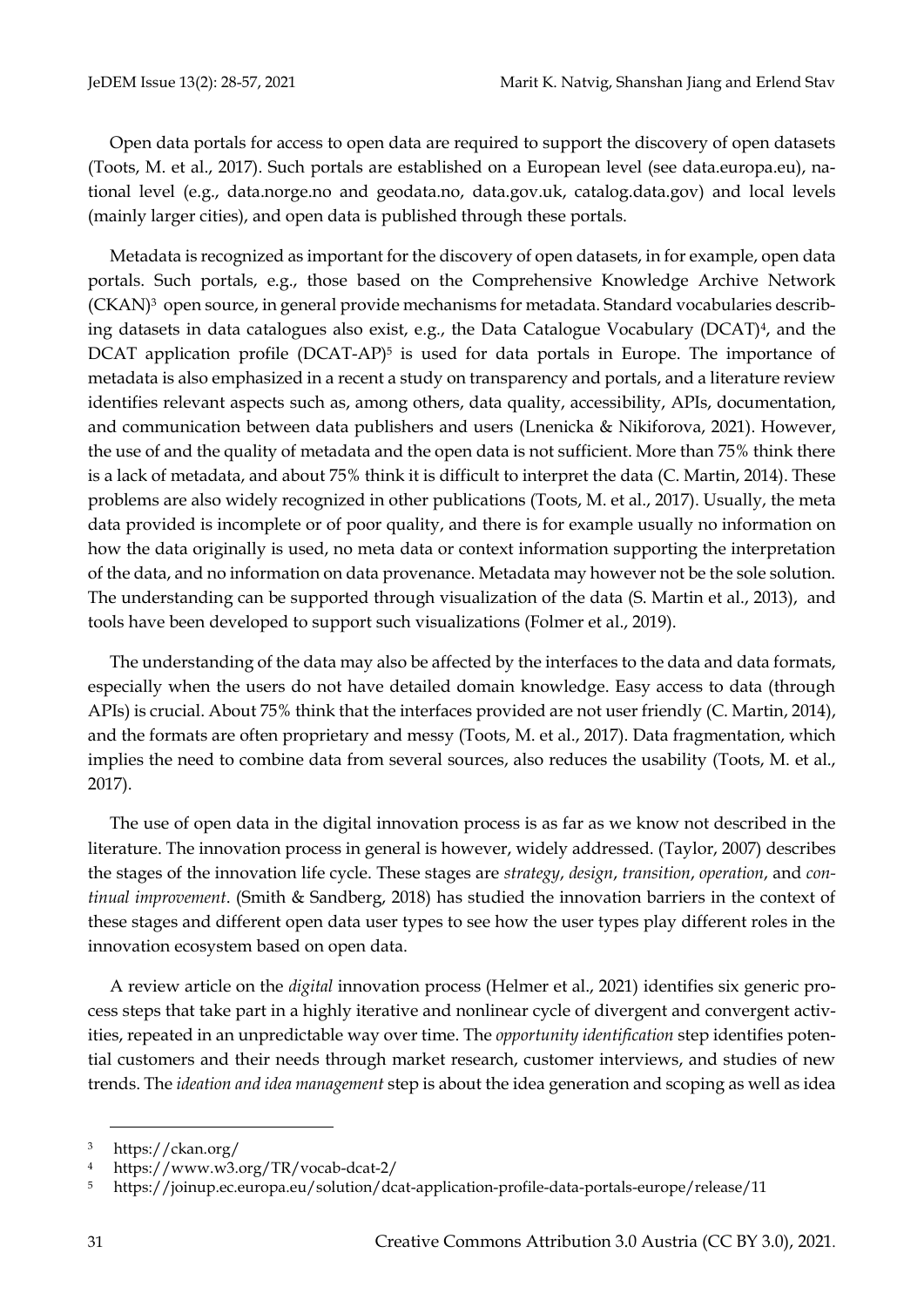assessments, prioritizing and selection. In the *concept development* step, the idea is enhanced to a detailed concept that is described, selected, and verified. The *service development* step includes among others the software development, design activities, and the prototyping of a pilot service. The *testing and validating pilot service* step is about the installation and deployment of the developed software, as well as testing and validation. The *launch* step may include commercialization.

[Figure 1](#page-4-0) provides a mapping between the generic stages of the innovation process (Taylor, 2007) and the digital innovation process steps (Helmer et al., 2021). Continual improvement includes iterations with bug fixing, refinements, extensions, and initiation of new innovations. The link between the process steps and the use of open data is as far as we know not properly addressed in the literature, except for aspects regarding use of open data in early prototyping (Ferry et al., 2019), linked to the service development step.

<span id="page-4-0"></span>*Figure 1 Innovation process stages based on (Taylor, 2007) and the digital innovation process steps - subfigure from (Helmer et al., 2021)*



# **3. Methodology**

As described above, there have been studies on barriers related to open data, both from the government's and data user's point of view, and the main challenges are the availability, the quality, and the usability of the data. We conducted a survey as summarized in [Table 1](#page-4-1) to extend earlier findings with aspects of relevance to the digital product innovation process.

<span id="page-4-1"></span>

| Table 1 Survey on barriers and drivers of easily usable open data – data collected and data analysis approach. |  |  |  |  |
|----------------------------------------------------------------------------------------------------------------|--|--|--|--|
|                                                                                                                |  |  |  |  |

| Steps and methods  | Description                             | Result                               |
|--------------------|-----------------------------------------|--------------------------------------|
| Initial study:     | Search for ("open data" OR "open gov-   | Input and knowledge on               |
| Literature study   | ernmental data") AND barriers in Sco-   | State of the art and gaps            |
|                    | pus and ScienceDirect. Snowballing.     | Open data in system de-              |
| Initial study:     | Interview with representative from mu-  | velopment process                    |
| 2 interviews       | nicipality organizing hackathon and re- | Challenges<br>$\bullet$              |
|                    | searcher using open data.               | Usability of open data<br>$\bullet$  |
| Initial study:     | 6 students used open data to develop a  | Effects of open data on<br>$\bullet$ |
| Experiment and fo- | application.<br>travel<br>assistance    | innovation processes                 |
| cus group          | Focus group to collect experiences.     |                                      |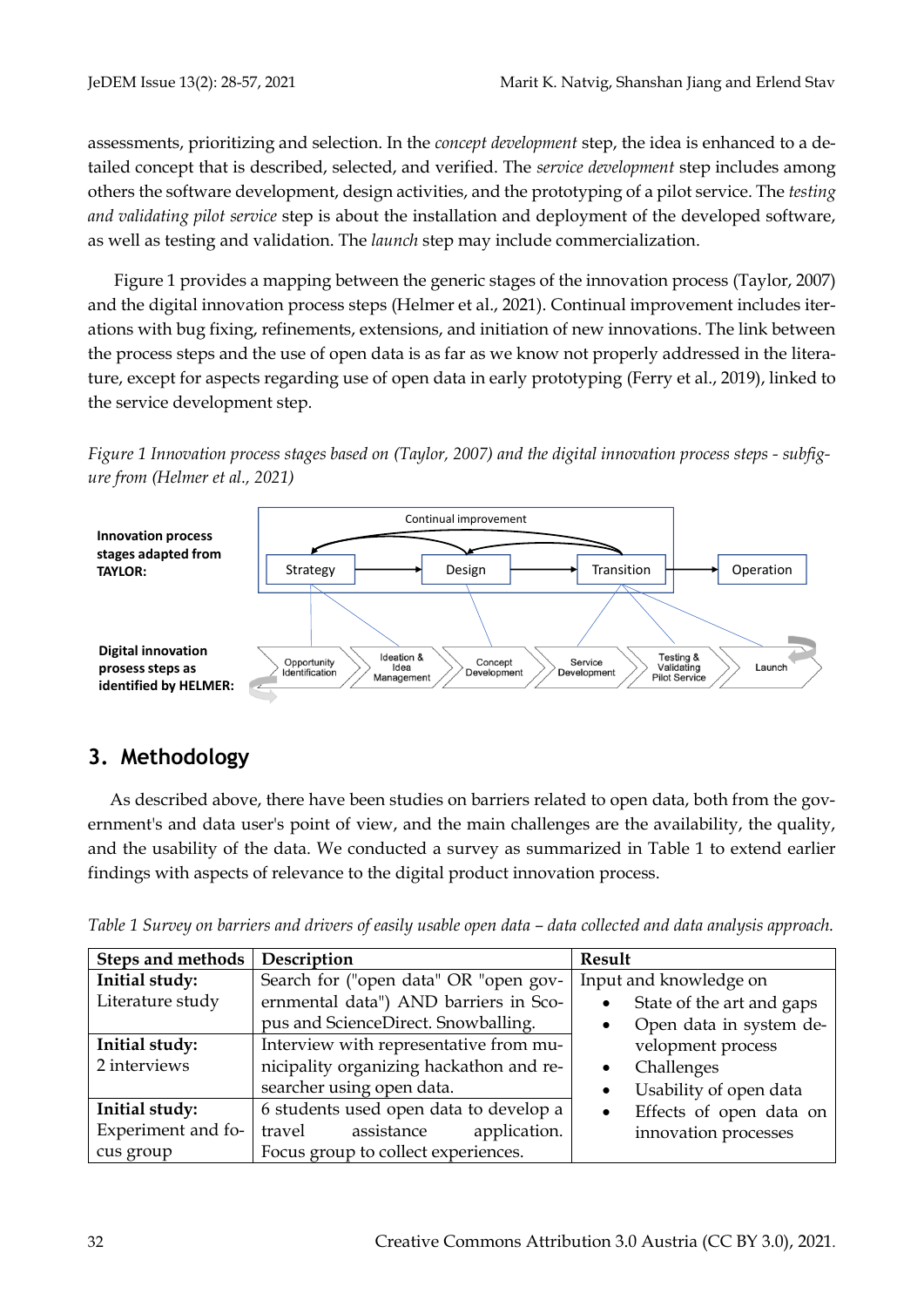| Initial study:  | Initial use cases were refined in work-  | Detailed use cases on                |
|-----------------|------------------------------------------|--------------------------------------|
| Workshop        | shop with stakeholders.                  | Data publishing                      |
|                 |                                          | Data use                             |
| In depth study: | Questionnaire to ITS Norway members,     | Input and knowledge on               |
| Questionnaire   | members of relevant meetup groups,       | Experiences from open                |
| 27 respondents  | participants at hackathons and members   | data discovery and use               |
|                 | of other relevant networks.              | Effects of open data on<br>$\bullet$ |
| In-depth study: | Interviews with developers and innova-   | innovation processes                 |
| 13 interviews   | tors in existing companies and start-ups | Data user needs<br>$\bullet$         |
|                 | and hobby developers.                    | Challenges to solve                  |
| Analysis:       | Input collected through questionnaire    | New knowledge                        |
| Quantitative    | (Likert scale approach) were used.       |                                      |
| Analysis:       | Input collected through questionnaire    | Answers to research questions        |
| Qualitative     | and interviews were analyzed.            |                                      |

The study approached Norwegian data users. Thus, the focus is on data from Norwegian sources. However, some of the users also refer to experiences from their use of data from other countries.

## **3.1. Initial study**

The initial study established the knowledge needed for the elaboration of the strategy for the indepth study. It started with a literature study, and two semi structured interviews were carried out to get further insight. The first interview was with a representative from a large Norwegian municipality who in collaboration with an incubator had organized a hackathon with focus on mobility in 2016. The interviewee prepared and published data from the municipality and guided and supported the hackathon participants in the use of the data. The second interview was with a researcher doing concept and prototype development with extensive use of open data.

Input from the interviews guided the planning of the next step of the initial study - a system development experiment with use of open data. This was a setup with six students in the 4th year of the 5th years master's degree program in Computer Science at the Norwegian University of Science and Technology (NTNU). As a part of their mandatory "customer driven project", the researchers (the authors of this paper) played the customer role, and a traveler assistance application with novel functionality was requested. The links to some commonly known open data sources were provided, and the students were also encouraged to search for and use other open data, as the researchers' intent was to study the use of open data. The students' focus was however on system engineering tasks and on concept and application development. The use of open data was just a tool used in the system development of an application supporting people going hiking in mountains and forests<sup>6</sup>. A focus group with the students was organized after the end of the project according to the methodology defined by (Krueger, 2014).

The interview provided detailed insight into the barriers experienced and lessons learned. It was clear that open data can play an important role in early prototyping of digital products (Ferry et al.,

<sup>6</sup> https://github.com/OpenTransportDataProject/turplan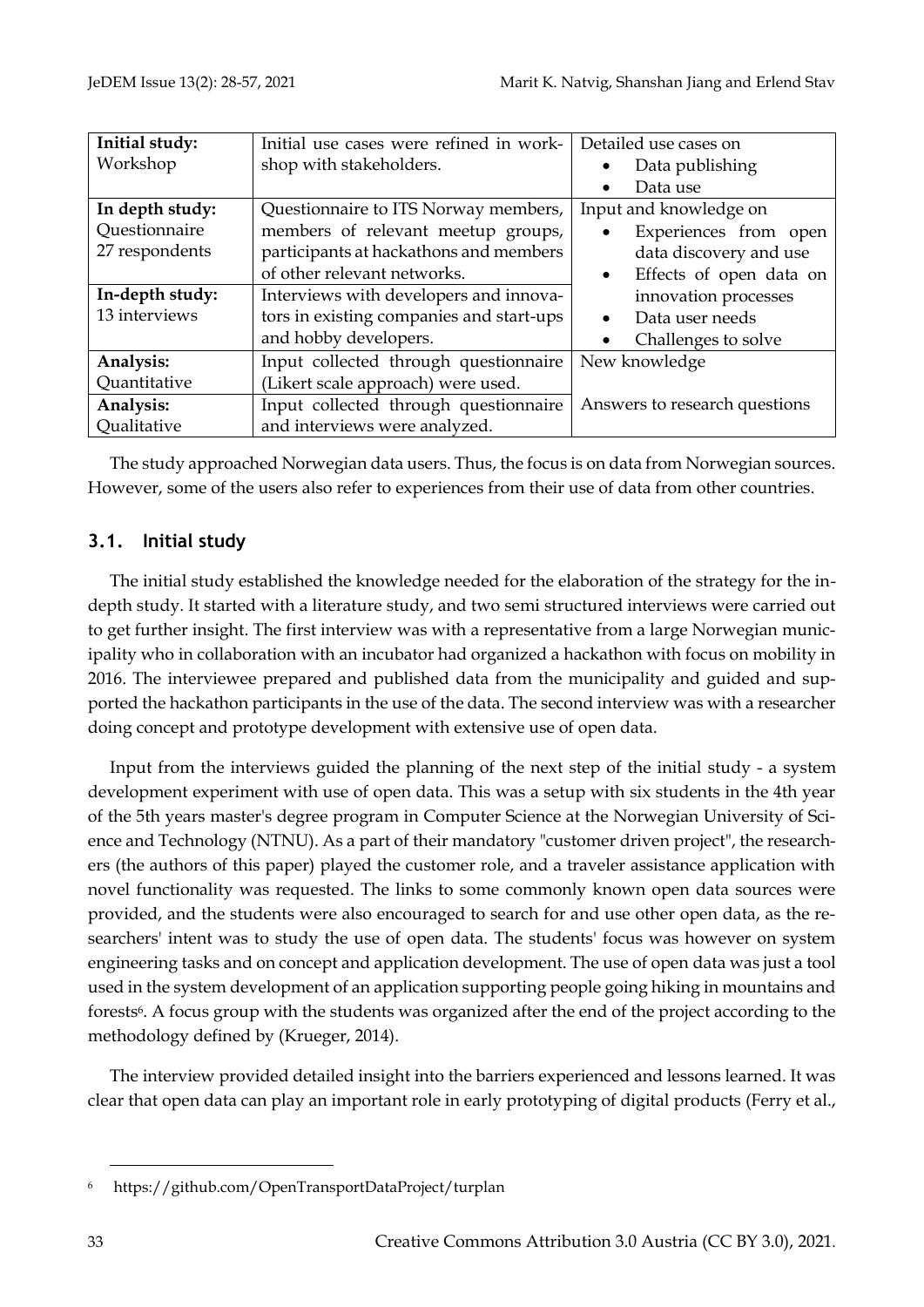2019). Detailed use cases for data publishing and use of open data in innovations were established, and these were verified and refined at a workshop with relevant stakeholders to cover aspects of relevance for different stages of the system development process.

#### **3.2. In-depth study**

The in-depth study focuses on the challenges faced when using open data in digital product innovation and software development. The insight and use cases established in the initial study guided the design of a questionnaire and semi structured interviews with respect to the topics addressed, the terminology used, and the answer alternatives when multiple-choice or Likert scale questions were used in the questionnaire.

The questionnaire was distributed through several digital channels where we knew we could reach users of open data. The main channels were the member network of ITS Norway (organizations and companies in the transport sector – software companies developing products within the transport domain included); a meetup group on open data in the Oslo region in Norway; and the networks of government organizations providing open data, among others the Norwegian Public Road Administration and the Norwegian Mapping Authority. Google forms were used for all these channels. In addition, respondents were also recruited among participants at hackathons which are popular events for users of open data. They received a paper version of the questionnaire.

To get more in-depth details on the use of open data, related challenges and wishes, semi structured interviews with software developers and innovators were carried out. The interviewees were recruited at hackathons aiming for the use of open data from the public sector in the development of digital innovations. Potential interviewees were asked if they had experiences with the use of open data, and only those that had been involved in the digital product innovation with open data were selected. Most interviews were carried out at the hackathons. A few were however just agreed upon and carried out via telephone after the hackathons. The overall questions asked that triggered the responses were: 1) What is your background with respect to education? 2) What is your experience with use of open data? 3) Which data have you used? 4) Which data have you searched for, but not been able to find? 5) What are the most important problems you have experienced regarding use of open data? 6) How has the use of open data influenced product and functionality ideas? The researchers also asked follow-up questions during the interviews to ensure that relevant issues were addressed.

One researcher carried out the interview whilst another observed, recorded the interview (audio recording and notes), and addressed missing issues. The AudioNote tool was used for the recordings, allowing notes to be linked to the timeline of the interview, and thus arranging a tight link between notes and statements in the audio recordings. This simplified the transcription and analysis of the interviews.

The questionnaire provided input to both quantitative and qualitative analysis, whilst the interviews were input to qualitative analysis. The qualitative input was analyzed and structured according to the use cases from the initial study. The input from the questionnaire and the interviews were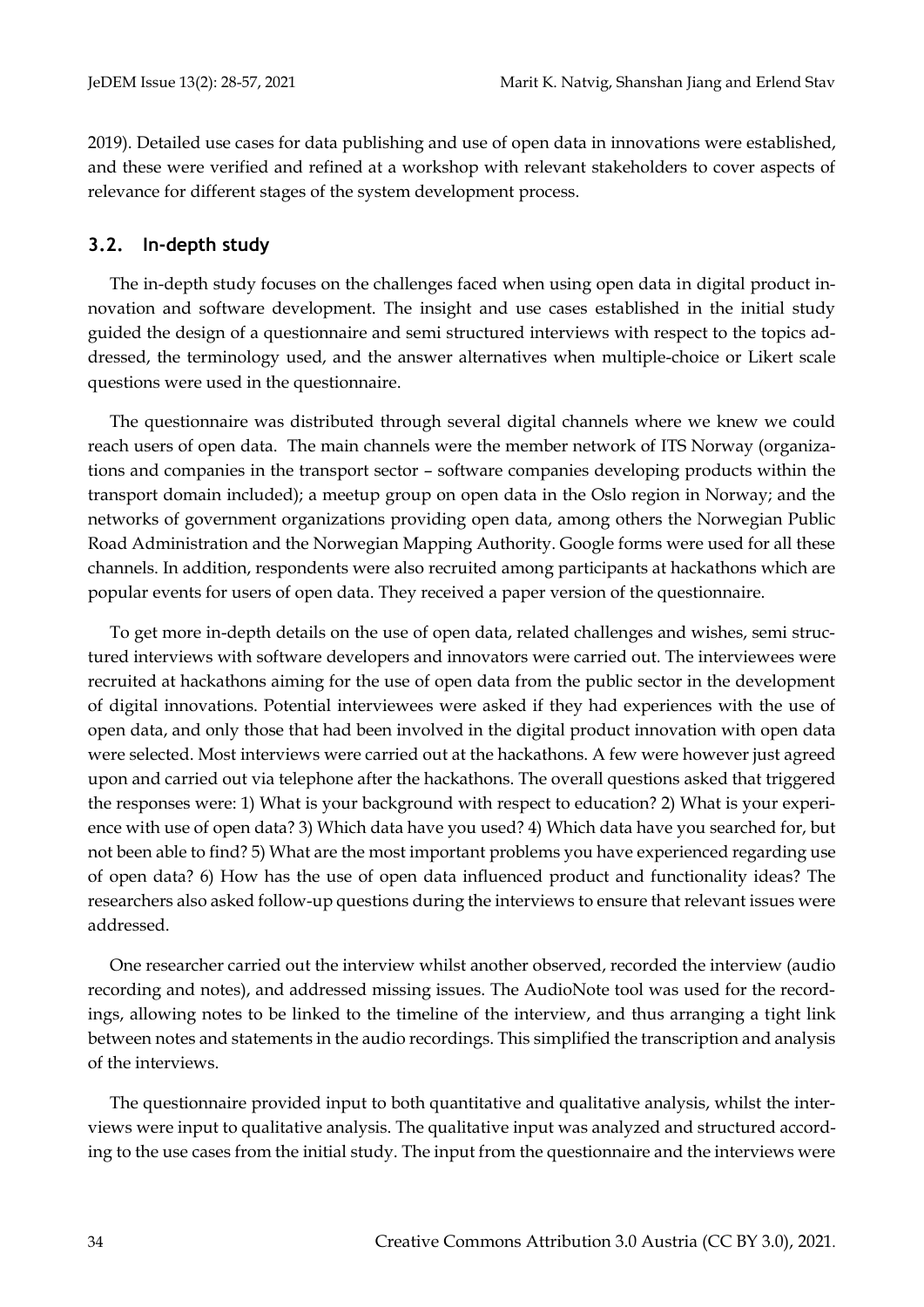analyzed together since the issues addressed were overlapping. In general, the input from the interviews were much more detailed and provider better insight.

## <span id="page-7-1"></span>**4. Results from in-depth study of user barriers**

This section presents the input from the questionnaire respondents (from now on called respondents) and the interviewees. As describe above, the questions asked were guided by use cases identified in the initial study (addressing topics such as find data, select data, access data, and use data). In addition, the effects of open data on the innovation capacity were also addressed.

## **4.1. Background of respondents/interviewees**

To get an overview of the background of the respondents and the interviewees, they were asked to provide information on experiences and knowledge of relevance to the study[. Table 2](#page-7-0) summarizes the results. Most respondents/interviewees had relatively long experience with work of relevance to the use of open data, like programming and concept development, and they also had much or very much experience with the use of open data. The majority also claimed to have medium, much, or very much knowledge about the challenges related to the use of open data.

Most respondents/interviewees reported to have used open data in system development. However, use of open data in research, market surveys and information gathering related to system development were also mentioned. Most of the questionnaire respondents had used open data at work. All interviewees had used open data at hackathons (the interviewees were done at hackathons), but many of the interviewees had also used open data at work.

| Experience with and knowledge |     |     | For what have open data |       |     | Where have open |     | data |
|-------------------------------|-----|-----|-------------------------|-------|-----|-----------------|-----|------|
| about open data               |     |     | been used? 7            |       |     | have been used? |     |      |
|                               | R   |     |                         | R     |     |                 | R   |      |
| $\geq$ 3 years with program-  | 59% | 62% | de-<br>System           | 93%   | 69% | Hackathons      | 37% | 100% |
| ming                          |     |     | velopment               |       |     | or similar      |     |      |
| $\geq$ 3 years with concept   | 60% | 69% | Research                | 21%   | 0%  | At work         | 81% | 77%  |
| development                   |     |     |                         |       |     |                 |     |      |
| Much/very much experi-        | 67% | 59% | Market<br>sur-          | $0\%$ | 15% | During ed-      | 41% | 23%  |
| ence with open data           |     |     | vev                     |       |     | ucation         |     |      |
| Medium/much/very              | 88% | 64% | Information             | 21%   | 8%  | As a hobby      | 70% | 38%  |
| much insight into open        |     |     | gathering               |       |     |                 |     |      |
| data problems and chal-       |     |     |                         |       |     |                 |     |      |
| lenges                        |     |     |                         |       |     |                 |     |      |

<span id="page-7-0"></span>*Table 2 Use of open data among questionnaire respondents (R) and interviewees (I)*

<sup>7</sup> In total only 14 responders answered this question since it was added at a later stage.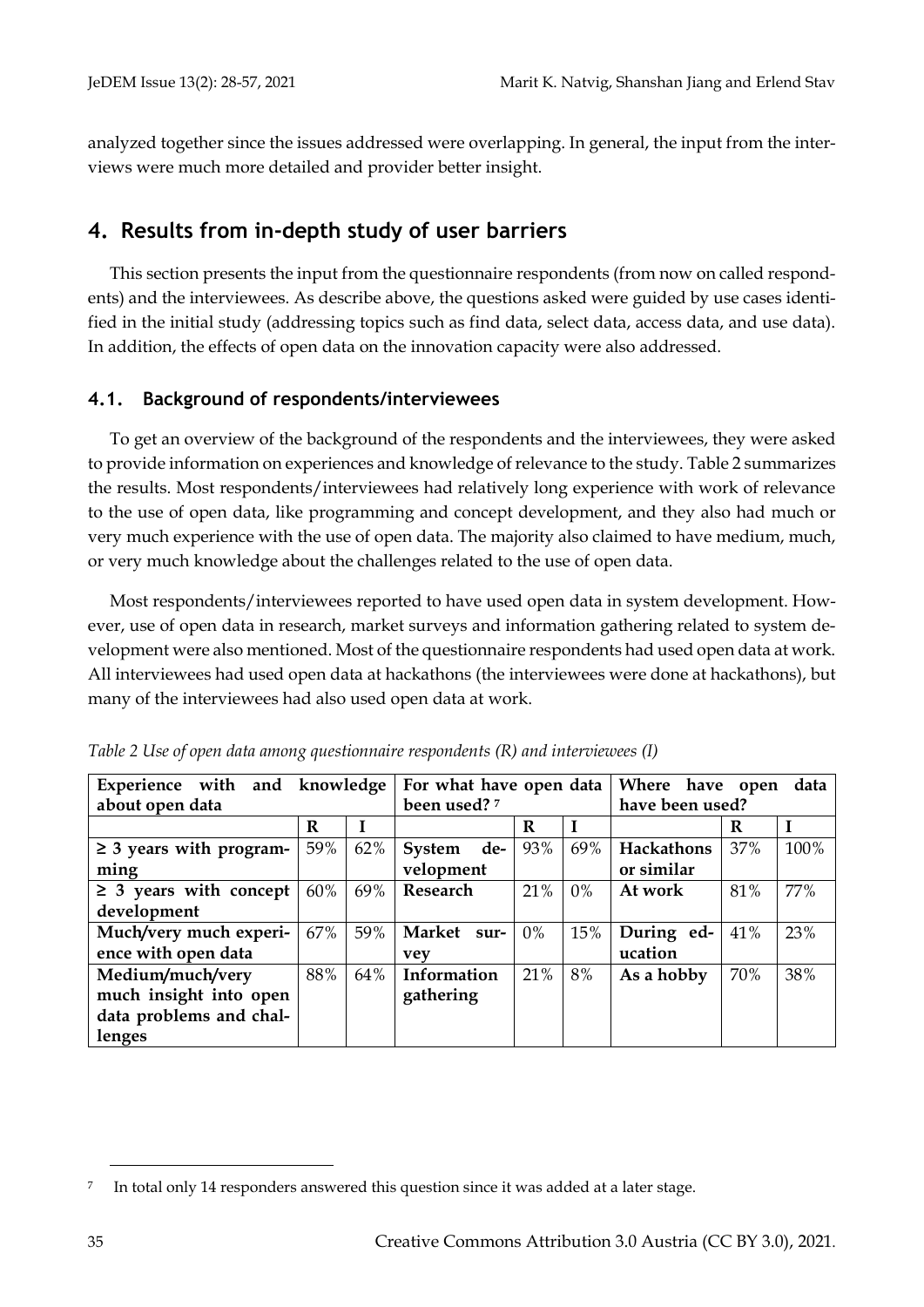#### **4.2. The data of interest**

In general, there is little knowledge on which open data is used in digital innovation and which open data is requested but not found. Thus, both respondents and the interviewees were asked about which data they had used and which data they have searched for but not been able to find. A long list of datasets is used, and an equally long list addresses datasets which are missing. When nothing else is mentioned, the data are Norwegian datasets.

## **4.2.1. Data used**

In addition to meteorological data and data on climate issues, many different datasets on transport and traffic issues have been used. Real-time data from cars, city bikes and buses were used as well as data on public transport like timetables and routes. In addition, time, and space related characteristics of the traffic flow such as volume, speed, occupancy, congestions, driving conditions, incidents, accidents, travel times and traffic messages were mentioned, as well as statistics on road accidents and electric vehicles. The physical transport infrastructure was also addressed through data on the road network in general, and more specifically data on toll roads and bridges. Automatic identification system (AIS) data from the tracking of sea vessels were also mentioned.

Geographical data from among others the official mapping authority were commonly used, especially topographical land maps with different resolutions, data on hiking routes and tourist cabins, data on public toilets, place name data, zip code data (coordinates included), data on properties and buildings, data on warnings (flooding, avalanches, landslides, and rock avalanches), and coastlines. Data on different types of earth observations from satellites and satellite orbits were also used as well as satellite pictures. Other pictures from national registries were also used.

Human geographical data and statistics were mentioned, such as statistics on population density, salaries, divorces, criminality, export, import, education, and results from elections, as well as data on property value taxation, enterprises, and job announcements.

Data from municipalities were scarcely used except for the data collected by national agencies. The data used were data on economy, priorities, services, processing times, etc. In addition, data from the National Archives and Records Administration had also been used as well as data on news, art (paintings, pictures, movies, music, tec.), cultural monuments, and nature values.

The most common data sources in general were the official mapping authority, the public road administration, the statistics authority, the environment agency, and the agency responsible for public registries related to legal entities, enterprises, company accounts, etc.

The interviewees also reflected upon the data availability in general and stated that the availability of data is improving, but they also pointed out large variations between countries. In general, the availability of open government data was considered as good in Norway compared to other countries. Some countries do not provide open address data. The data users reported that they had to pay for important datasets from England, and some of them are very expensive. Providers of international services can get useful data in some countries, but in other countries they must collect their own data.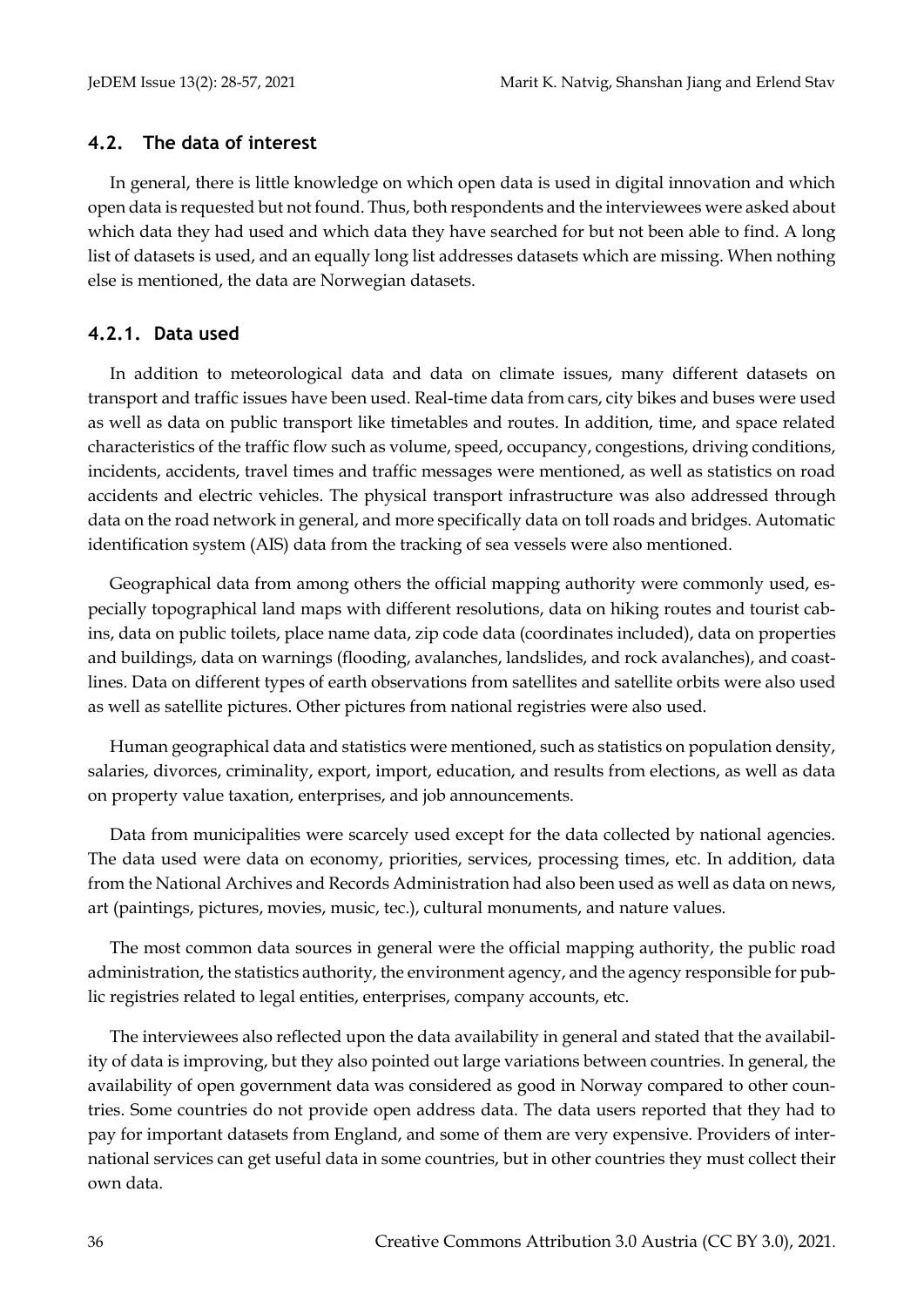#### **4.2.2. Data not found**

It was reported that data on the climate and historical meteorological data were missing. For transport and traffic issues, the respondents/interviewees wanted data on variable signs, real-time data from buses, data on traffic flows and travel times for different transport modes, annual average daily traffic data, data on the use of bikes, traffic messages for pedestrians and cyclists, and historical data on delays for air transport and railways. They also requested data on train stations and routes, parking spaces, detailed road geometry, and real-time data on service vehicles doing snow clearing and road salting. Better access to data from the national registry of road vehicles was also mentioned. Today these data are available for free only via FTP or on a CD.

For geographical data, data on heights, maps with high resolutions, vector data maps, cadastral maps, relief models, and more specific place names were missing as well as air photos and lidar data. Data on properties and property boundaries, and details on buildings were also requested.

Human geographical data and statistics that were not found, were data on population density, ownership of cars, employment, jobs, age distribution, education, day care facilities and playgrounds for children, residence types, and criminality.

Data from municipalities were also requested, such as data on applications for day care places, shift schemes, economy, procurement, parking spaces for bikes, water supply and sewage, the condition of sewerage pipes, industry, and businesses. It was however pointed out that to ease the use of local data in innovations for a larger market, the data from different municipalities must follow the same format for each year and the data must also be harmonized and provided in a common way across different municipalities.

A few respondents/interviewees reported that they also were missing data on laws, regulations and principles of law, data from the national labor and welfare administration, data on advertisements, data on emergency responses carried out by the police, the emergency medical services and the fire brigade, and geographical information on emergencies.

It was pointed out that real-time data are of particular interest, preferably data streams related to geographical locations, areas, and distances. Some real-time data are available today but are needed for more locations. Real-time data of particular interest are data on traffic flows, travel time, the position of buses, parking space availability, and road maintenance (snow clearing, salting, etc.).

It is a paradox that some of the data reported as missing in fact were available when the surveys were carried out, but for different reasons the respondents/interviewees have not been able to find them. This is for example the case for population density, education, real-time data from buses, traffic flows and travel times.

#### **4.3. Find and select data**

During the work on the innovation idea and when the concept is defined, it is crucial to find and assess datasets that may include the data needed. This process is supported by metadata. In the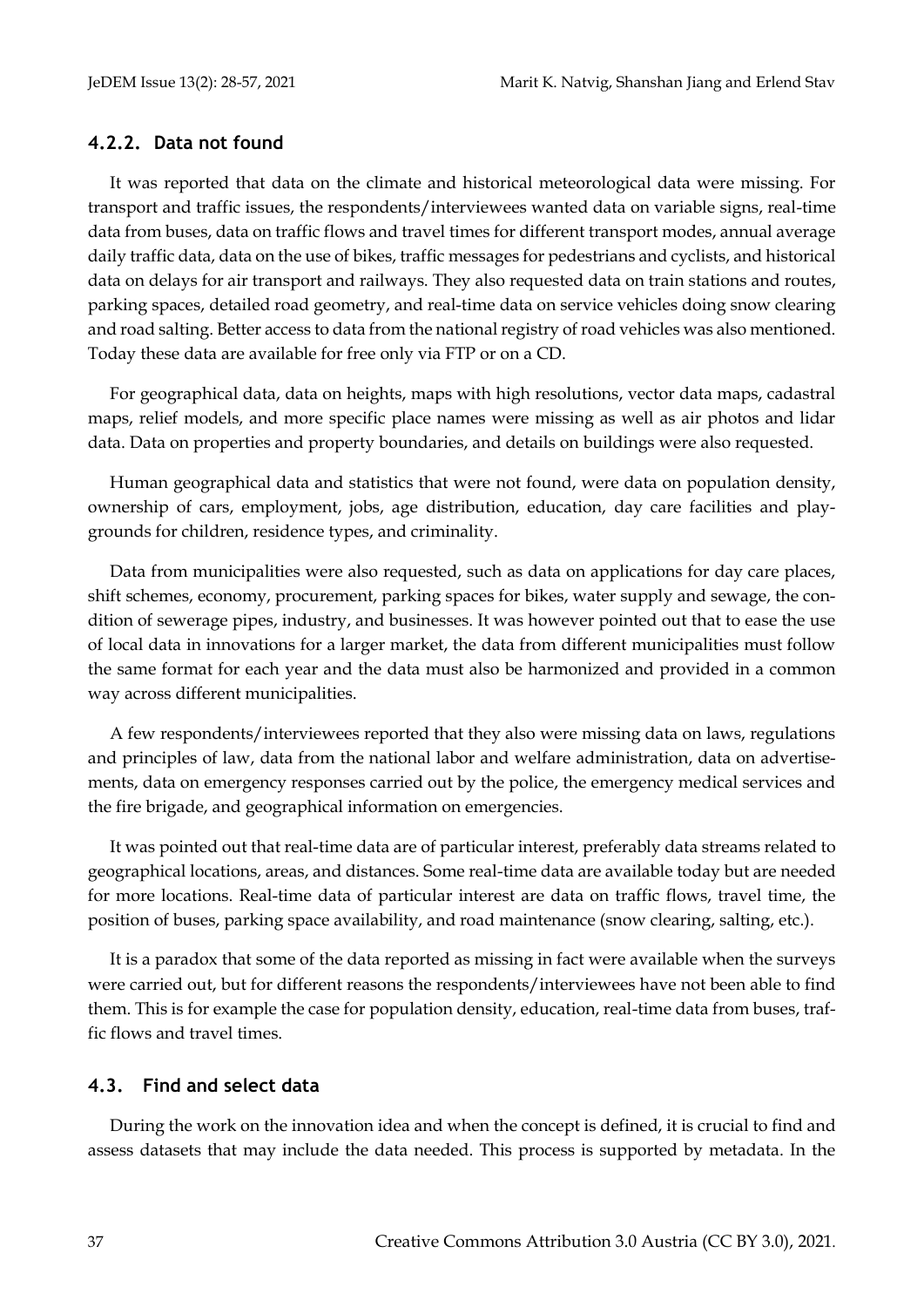following, we present the questionnaire results, and input from the interviews is used to provide a more detailed picture.

## <span id="page-10-0"></span>**4.3.1. Search data**



*Figure 2 Questionnaire results - How data users look for data.*

[Figure 2](#page-10-0) shows how the respondents use different approaches to find data. Most respondents use data sources they already know (70%). Official open data portals are also commonly used (56%). The Websites of data owners (54%) and search engines like Google (52%) are also popular, and the respondents also frequently ask each other about data sources (52%).

The interviews show that experienced and professional data users know the most common data sources. Users that are not very experienced quite often ask others for advice on where to find data, e.g., through an open data slack channel, and they also quite frequently use search engines.

Quite many respondents/interviewees were missing datasets that in fact are available. It is not always easy to find relevant data. Many interviewees explained that they did not know where to search, and the search terms used did not match the keywords and descriptions provided by the data publisher. Quite often, metadata and documentation are missing, of low quality or do not reflect the whole content of the dataset. Specific parts of the data content may not be addressed.

Interviewees requested one single entry point for all data of one kind at a national level, or preferably, for the whole of Europe. The situation varies between countries. In Norway, the availability of some types of governmental data in national portals is considered as quite good. One interviewee stated that in Germany, data are in general published for regions, and it is inconvenient for data users to visit all the different portals. In general, it is very challenging to find data from municipalities. Just a few of their datasets are published via national portals.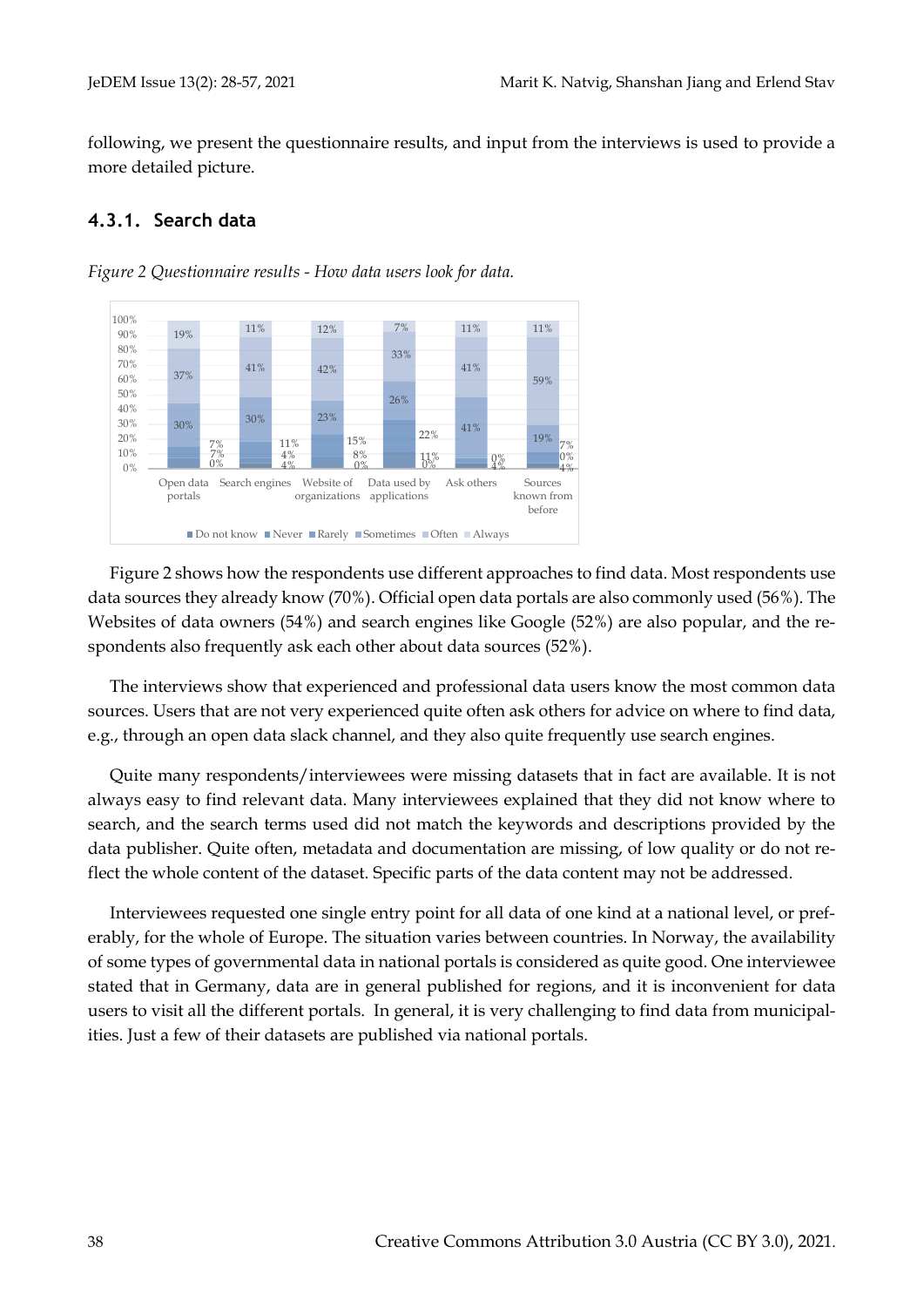## <span id="page-11-0"></span>**4.3.2. Criteria for selection of datasets**



*Figure 3 Questionnaire results – What criteria are important when you select and use data sources?*

[Figure 3](#page-11-0) shows the questionnaire results with respect to what criteria the respondents emphasize when they select the datasets to use. The respondents reported that the data quality and the relevance of the data are the most important aspect the data users look for (93% and 89%), and completeness and up-to-date data were considered as important or very important by 74% and 70% of the respondents.

The interviewees explained that they must be able to quickly assess datasets to decide which they can use. It is however a challenge to judge the quality and relevance. They link relevance and quality to the completeness and freshness (up to date) of the data and claimed that old, outdated, and incomplete datasets in many cases may be just as bad as no data, and that data sources that are updated just once a year cannot be used. Address data should for example be used from official registers that are frequently updated. It was stated that data owners quite often do not have any incentives to update the data, and in many cases, they do not see the importance of updated data. It was addressed as a paradox that a one-time fulfillment of the Inspire Directive on the opening of public data in some cases is used as an excuse for no further actions since the Directive does not address the need for data updates. Some public data owners publish their data just once and do not have routines and mechanisms for provision of updated and quality assured data. It was observed that data owners that use their own open data in their own operations in general publish data of better quality than other data owners.

The documentation of the data content, and the ability to understand the APIs and data were considered as important or very important by 77%, 59% and 74% of the respondents. The provision of data content and use examples were however not that much emphasized (just 33% and 30%).

The interviewees stated that the quality and readability of the documentation, metadata and API documentation included, are crucial and affect the ability to understand the dataset. It was stated that the documentation should be in English since software developers and innovators are from different countries. The content of the data elements must be specified as well as the coverage (geographic area, time span, etc.). The assessment of a dataset is easier if representative data record examples are provided or if the whole dataset can be accessed and inspected.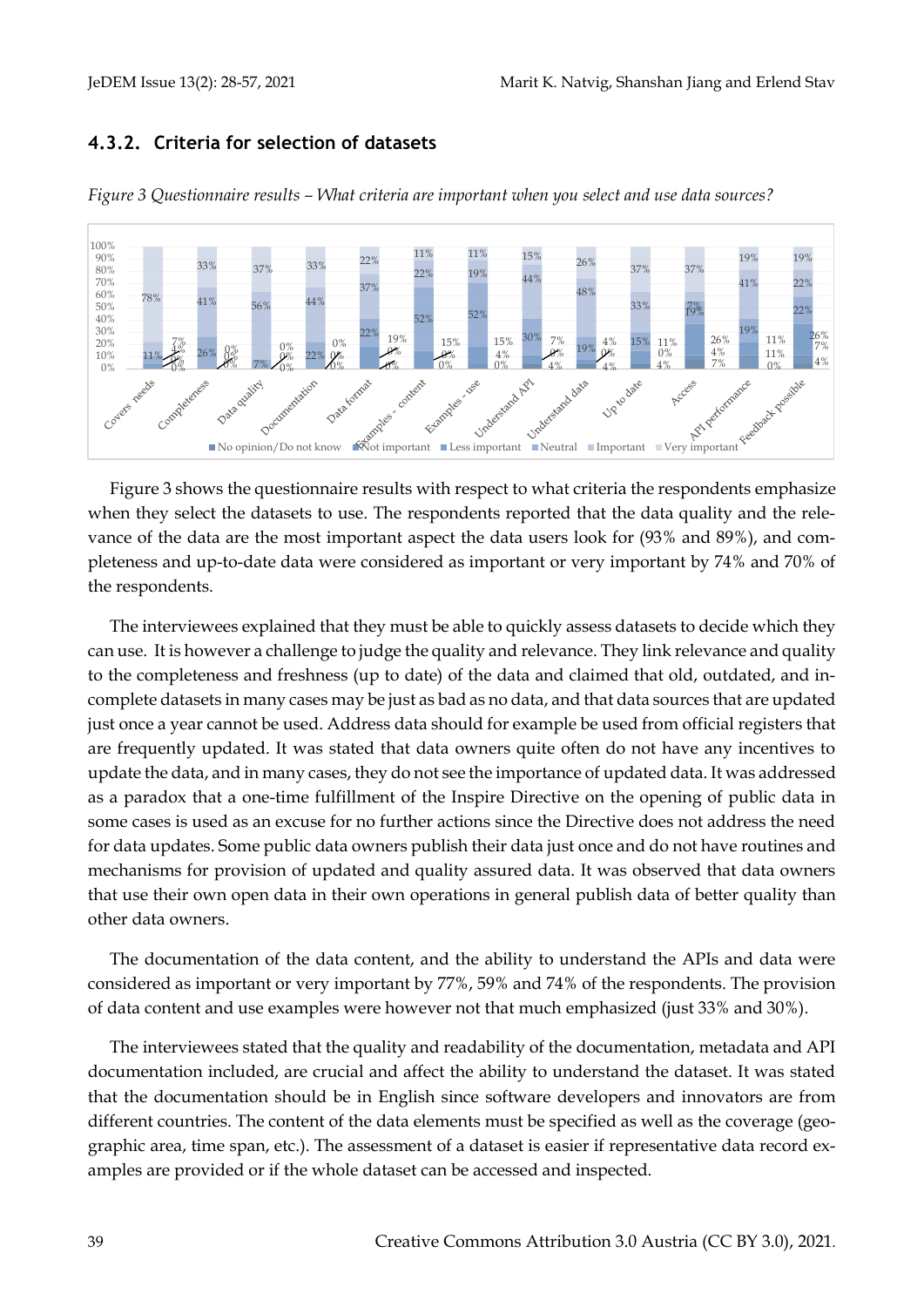The data formats used were considered as important or very important by 59% of the respondents. Some interviewees did however point out that metadata on the data format is useful but usually missing. Thus, it may be difficult to find datasets with a specific format. This is a problem since the data users quite often prefer specific formats and it may also be of interest to find data examples of a given format for training purposes. Some interviewees strongly preferred raw data rather than processed data. Raw data on earth observations may for example include clouds that are of interest to some data user, but the clouds may be removed from the processed data.

API performances are considered as important or very important by 60% of the respondents. The ability to provide feedback on the data was not considered as crucial at this early stage of the software development process. Just 41% of the questionnaire respondents considered this as important or very important. The access to the datasets through proper licenses was considered as important or very important by 44%. APIs and licenses are further addressed below.

## <span id="page-12-0"></span>**4.3.3. Use of metadata**

#### *Figure 4 Questionnaire results – Which metadata are useful?*



[Figure 4](#page-12-0) show the questionnaire results related to metadata. Focusing on the aspects that are considered as important or very important, the metadata on the completeness of the data (82%) and the coverage (81%) are in the lead. Coverage is about how well the dataset covers an area or time span, while completeness is the completeness within a coverage (e.g., all, the majority, or some/ random samples). Metadata on the standards used to represent the data content is number three (74%). On the next places are keywords describing the dataset and the origin of the dataset (70% for both). More than half of the respondents considered the following metadata to be important or very important: the data format used (63%); access information such as licenses, availability, restrictions, and price (63%); the method used to collect the data (59%), the update frequency (56 %) and the approval of the data by a trusted party (52%). Third party feedback on the dataset is however not considered as important or very important (35%).

Many of the interviewees complained about missing metadata (e.g., on data origin and data format), metadata of low quality, and metadata that do not reflect the whole content of the dataset. This affects the ability to find relevant datasets and to assess datasets in an efficient way.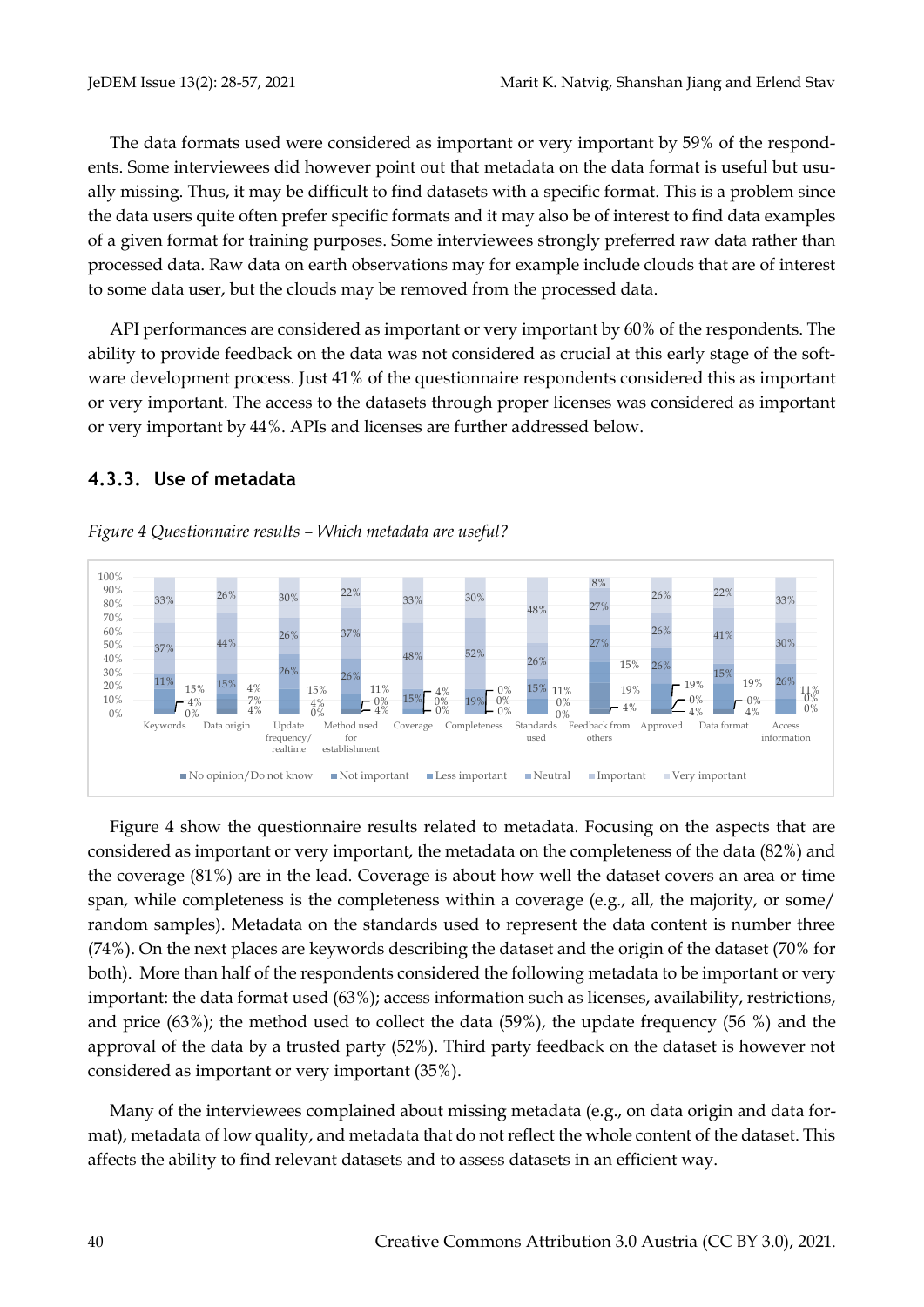#### **4.4. Access data**

The access to open data is affected by technical solutions and restrictions as well as legal aspects like licenses. Both aspects will influence the innovation process.

## <span id="page-13-0"></span>**4.4.1. Technical access**

*Figure 5 Questionnaire results – Are there restrictions to data access?*



[Figure 5](#page-13-0) shows the questionnaire results on access restrictions. 41% of the respondents had always or often registered to get an access key to be able to access the data. 37% had however often experienced no access restrictions. 29 % had always or often experienced query restrictions, and additionally 33% had experienced restrictions sometimes. Data owners may for example have restrictions on the number of queries, and applications may be blocked out if they access data frequently. Availability limitations seems not to be very common, but 63% had experiences such limitations sometimes or rarely. Open data may for example not be available 24/7. Not many data users have experiences with paid licenses – probably because the survey focused on open data.

The interviewees pointed out that a registration and the assignment of access keys in some cases took several days and delayed the data assessment process. When professional data users have decided to use a dataset in a commercial service, the registration and use of access keys is however not considered to be a problem. The registration should however be on the company and not on an employee (person), which is common today. Such registrations of open data use arrange for communication between the data owner and the data user. The data user may provide information on how the dataset is used and wishes for future improvements of the dataset, and the data owner may provide information that is useful to the user, e.g., information on foreseen problems with the dataset, planned changes, and planned extensions of the datasets.

Several interviewees also reported problems with runtime access restrictions due to blocking, and that this might be discovered quite late in the system development process when several users are using the system simultaneously. In the worst case, such restrictions may put an end to innovations.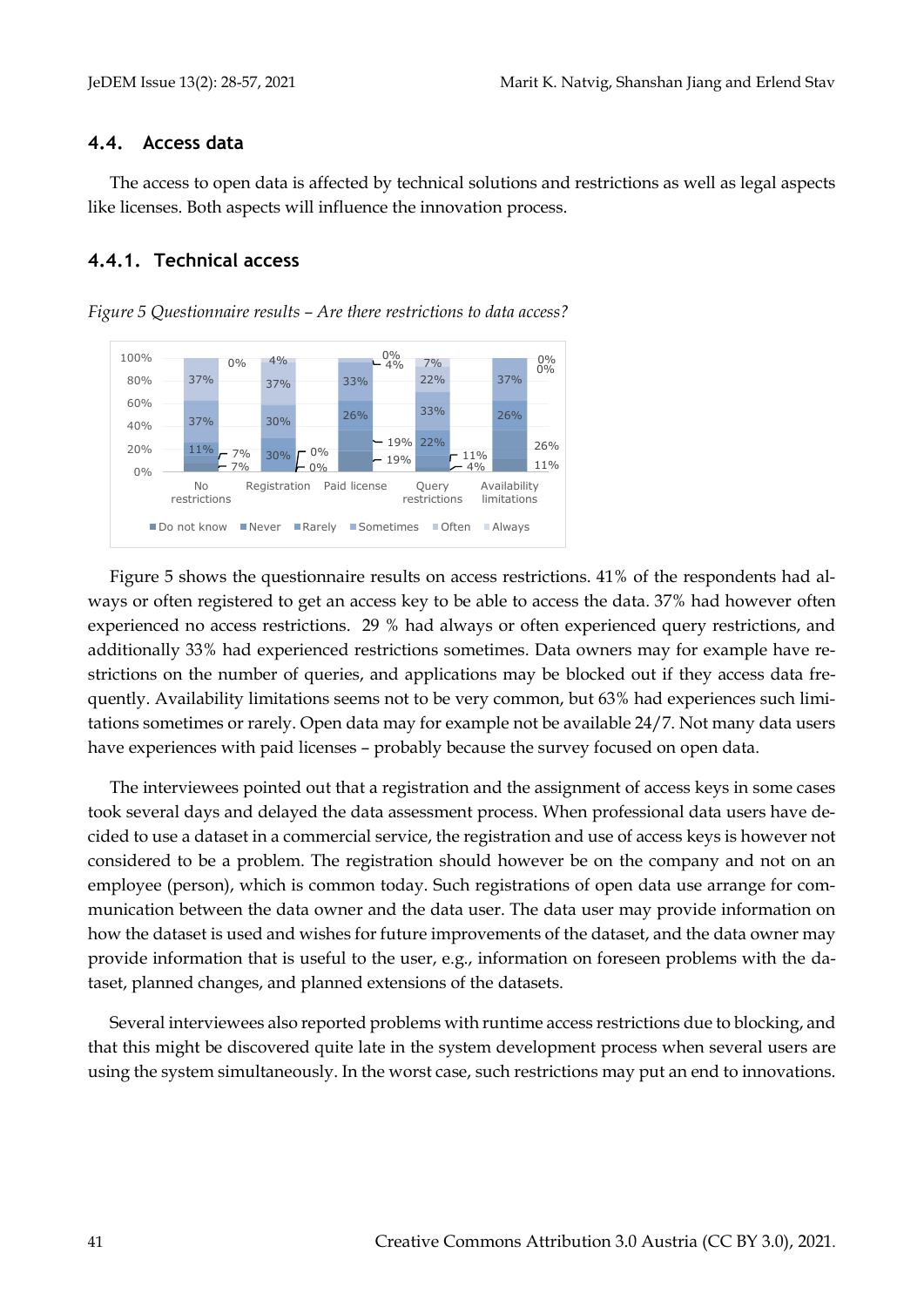#### **4.4.2. Licenses**

The questionnaire did not focus on licenses, and as shown in Figure 2 and Figure 3, the access aspects and access information are in general not highly emphasized. The interviewees' view upon licenses varied a lot depending on their role.

Hobby developers and system developers just doing the programming had no or few concerns about licenses. Licenses were however one of the main concerns of interviewees with experience from or focus on commercialization. They stressed that data owners must emphasize on use of the right licenses. Many data owners are probably not aware of the importance of licenses and the effects they may have. The data users aiming for commercialization must be free to convey open data in value-added services without any restrictions. They can for example not commit to withdrawal of data that is provided to end users, as this may be technically impossible if for example the end users get data on DVDs for offline use.

The variety of license models was considered a problem. The administration of different conditions can be overwhelming when different datasets are combined into the same products, and when hundreds of data sources from many different countries are used. The national licenses for open access to open government data (e.g., NLOD<sup>8</sup> in Norway) and the Creative Commons licenses<sup>9</sup> CC0 and CC4 were considered as good. Some CC licenses have however put restrictions on commercialization. It is no problem to give attribution to the data owners, but unrestricted use of the data is a necessity.

It was said that if there is no open license, the data users must have contracts with the data owners. Some data users preferred to pay for datasets rather than having limitations in their use of data, and in some countries, they pay for datasets that are available for free in other countries. The prices are however to some extent set very high and do not always reflect the value of the dataset.

It was pointed out that the European ITS Directive states that transport related data must be open, and many countries have established portals for access to transport related datasets with CC licenses. The ITS Directive has however a self-declaration that by its vagueness causes uncertainty about the openness of the license and whether data users have the right to give away data, e.g., data that through processing and the combination with other data, have increased value.

#### **4.5. Use data**

In the context of this paper, the use of data is twofold. The software developed must get the data needed, e.g., via APIs, and the actual data content must support the required functionality.

<sup>8</sup> https://data.norge.no/nlod/en/

<sup>9</sup> https://creativecommons.org/licenses/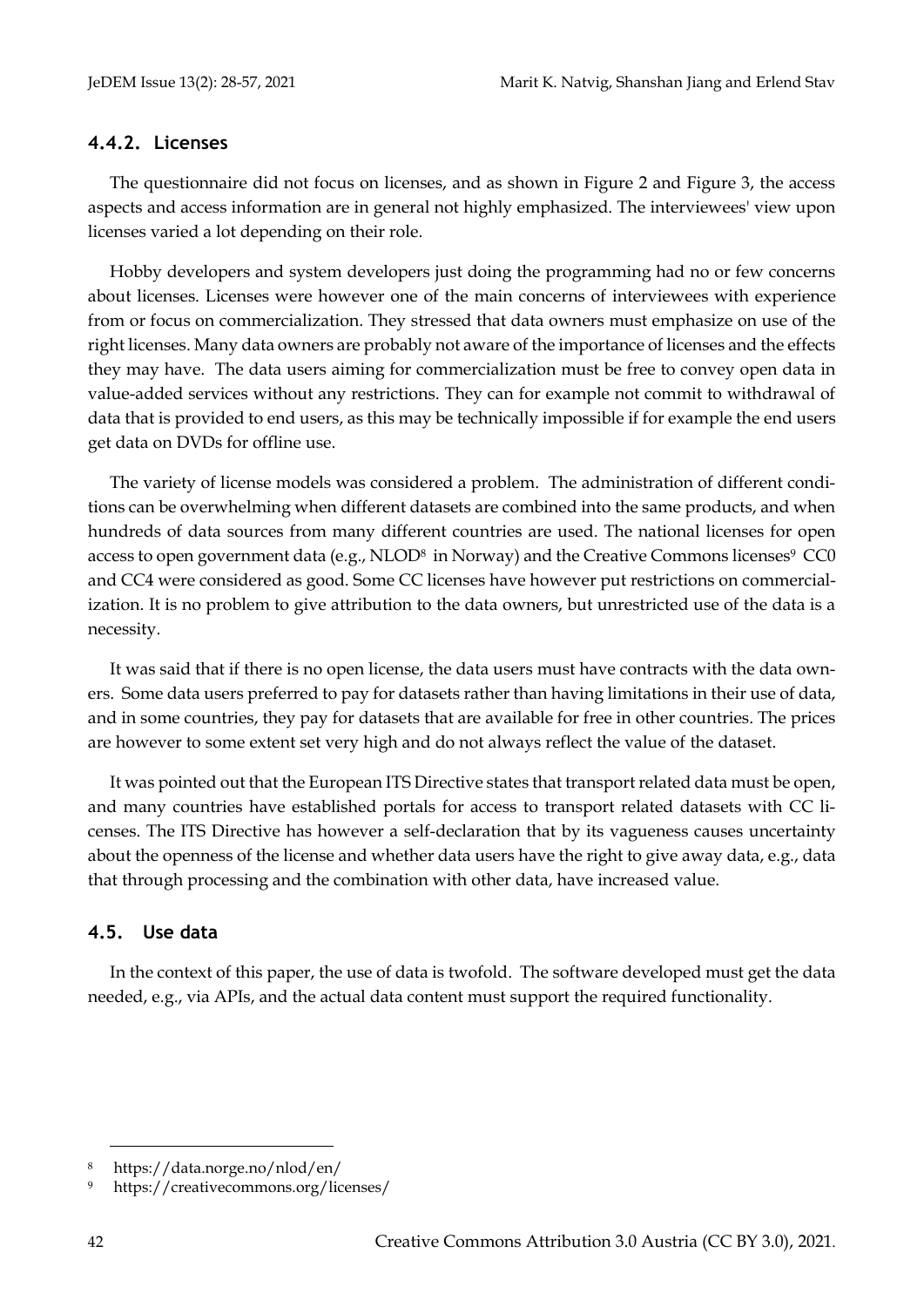## <span id="page-15-0"></span>**4.5.1. APIs**



*Figure 6 Questionnaire result – What will make an API easy to use?*

APIs are commonly used to access the data content. [Figure 6](#page-15-0) shows the questionnaire results addressing aspects that may make an API easy to use. 81% of the respondents reported that the usability and flexibility of the API are important or very important. This is about the need for data retrieval options that can be adapted to facilitate retrieval of the desired subset of data. The API documentation is equally emphasized (81%). Other important aspects are the ability to test the API (74%), the provision of code examples (70%), and use of standard API descriptions (59%). The respondents were also asked about which API type they preferred (REST API - 52%, SOAP/WSDL APIs - 16%, GraphQL APIs - 26%). Quite some respondents (28%-41%) were however, neutral, with respect to the API type.

One questionnaire respondent commented that the need for code examples and testing depends on the type of API used. For simple REST APIs, code examples and testing might not be required, but for more complex APIs (e.g., SOAP APIs), code examples and testing abilities are crucial since it is a lot of work to implement the API queries. A visualization of the data content returned by the APIs was also recommended, to support the understanding of what the API will return.

The interviewees explained that the technical solutions provided by the data owners are important for the usability of open data. The data users prefer datasets with easy access that do not require much programming and adaption. Experienced users tend to prefer APIs. A few interviewees did however, prefer to download the whole dataset. Such an approach is however, just relevant for static data. APIs are required for real-time data and data that is frequently updated.

According to the interviewees, APIs are quite often not adapted to the user needs. An API may, for example, require data records to be requested one by one and not by selection criteria. APIs may also retrieve much more data than needed and cause a lot of work on data filtering. Thus, rather than one single API, there should be several optional APIs adapted to different data needs.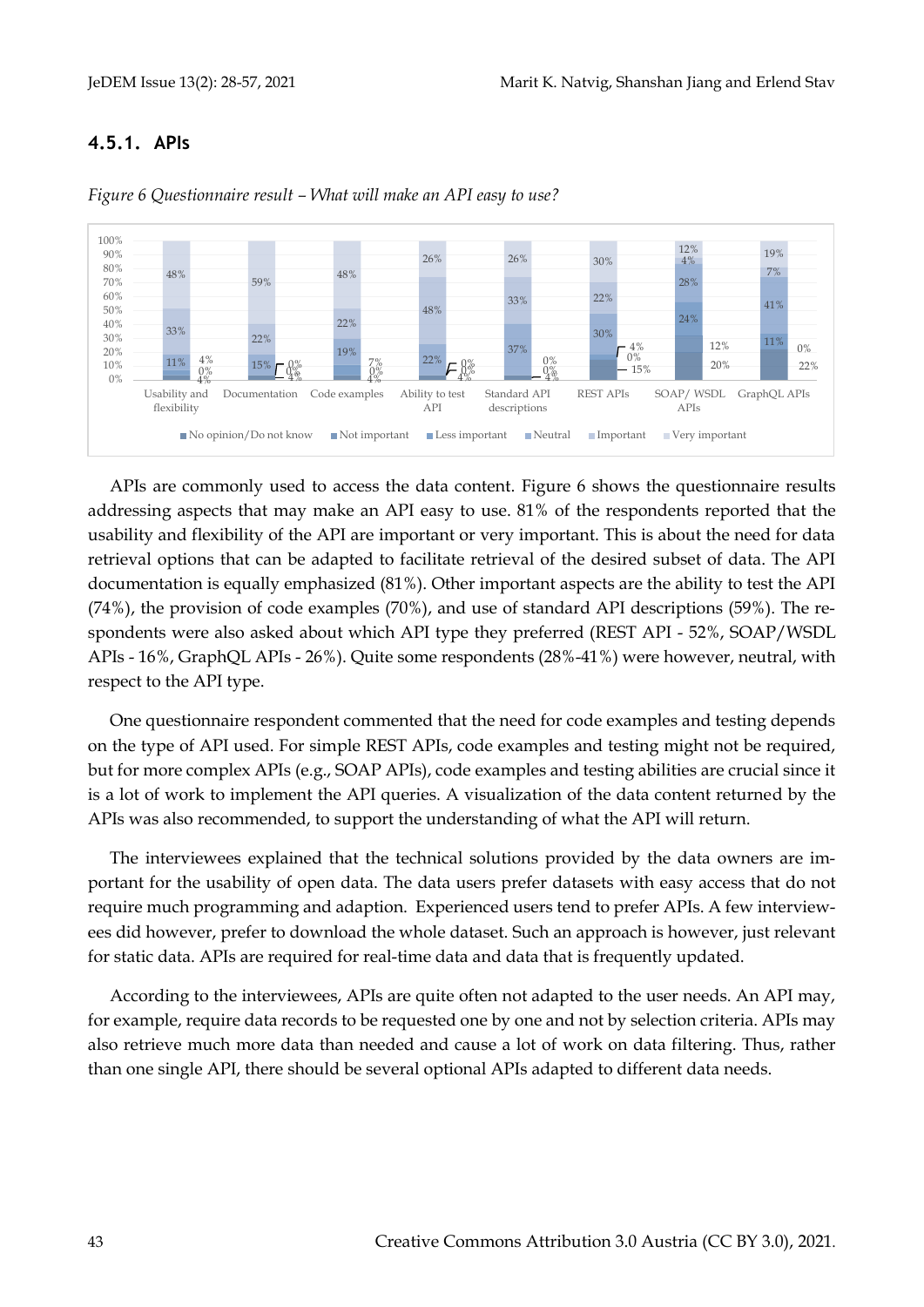The interviewees stressed that APIs must be documented, preferably in the same way. Some had good experience with the standardized documentation supported by Swagger<sup>10</sup>. All parameters used in an API must be specified. API examples with links where the retrieved datasets can be inspected are also useful.

REST APIs are preferred by many but may deliver too much data and cause a lot of data filtering. Thus, some interviewees consider the GraphQL API a better option with support for queries for the retrieval of specific data elements. One interviewee also requested more frequent use of cross-origin resource sharing (CORS) to facilitate the direct use of open data from webpages.

#### **4.5.2. Data content**

The interviewees stressed that the quality of the dataset documentation is important when a dataset is used. It was also mentioned that quick start tutorials and examples showing the use of the dataset in different programming languages are useful. In comparison, the respondents considered the documentation of the data content important (77% in Figure 2) as well, but they did not emphasize the importance of data content examples (33% in Figure 2).

The interviewees have different preferences with respect to data formats. Many prefer JSON, CSV and XML dialects, but more specific formats for different data types were also mentioned. An unfamiliar or proprietary format is in many cases a reason for not using a dataset, and some interviewees complained about the need for programming to filter and transform the data content. Professional data users however, have data transformation tools.

Just one interviewee had experience with RDF11, which is promoted as the solution for open, linked data. The interviewee did however, consider the quality to be too low, due to problems with the data links.

#### **4.6. Innovation capacity**

Open data is intended to fuel innovations. Thus, open data may be relevant when the innovation idea and the concept are developed, as described by the three first steps in the digital innovation process described by (Helmer et al., 2021) (see [Figure 1\)](#page-4-0). Thus, the interviewees were asked to describe how open data affect their innovation process.

#### **4.6.1.Market analysis**

Open data used in the market analysis does not necessarily have to be machine readable. Interviewees explained that they used statistics of all types, e.g., statistics on financial issues, socioeconomic issues, market developments, societal issues, etc. in analyses of potential user needs and market shares.

<sup>10</sup> https://swagger.io/

<sup>11</sup> https://www.w3.org/RDF/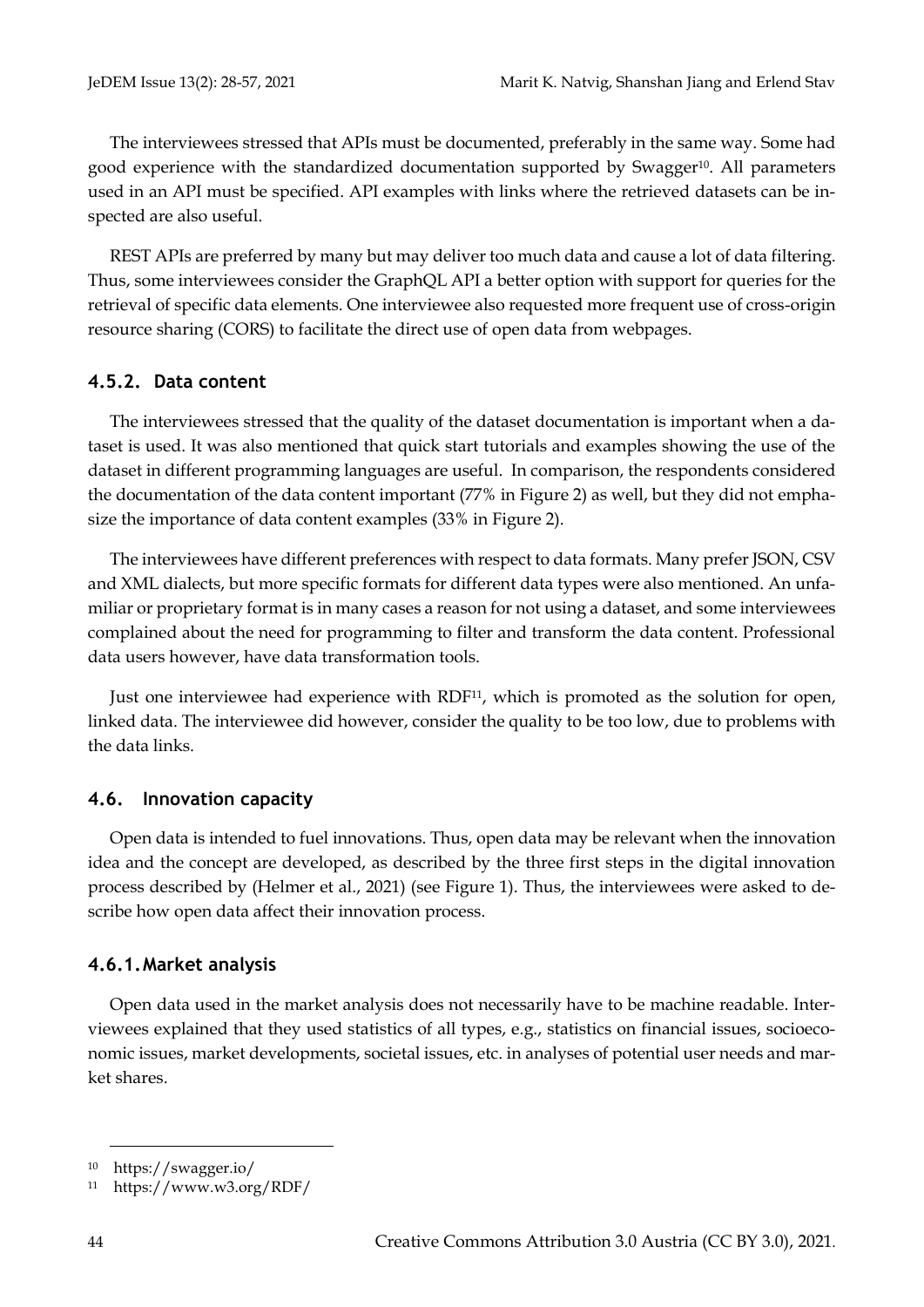#### **4.6.2. Idea and concept development**

With respect to digital products, the knowledge of existing and new open datasets triggers ideas regarding both new products and improvements of existing products. Some interviewees got ideas from presentations given by data owners as well as examples of data use, tutorials, videos, etc. They reported that quite often, product ideas had been changed or skipped because data were missing. Some interviewees have in such cases established contact with data owners to influence their opening of relevant datasets or to get an agreement on access to the data.

The value of open data was illustrated by an interviewee from an international company. Usually, such companies first release new products in countries with large markets. Norway is a small market. However, due to the availability of good quality open governmental data with good coverage, some products were developed first and released for the Norwegian market.

All interviewees with commercial interests proclaimed that data from municipalities cannot be used, due to the limited marked size of one municipality. The development of products for several municipalities is too demanding since the datasets are not harmonized and since the data are published via different channels.

Several interviewees have experienced severe problems such as loss of functionality and reduced quality of service, loss of customers and other problems due to unannounced changes in datasets and even removal of datasets. The interviewees requested announcements of both changes in datasets and future releases of new open datasets in advance to facilitate early planning, adaptions of existing products, and development of new concepts. Interviewees have also experienced that public data owners have killed new business opportunities by releasing unannounced products, based on their own data. In such cases, it is very difficult to compete with the products provided by the data owners.

To mitigate problems with data availability, data quality and API usability, some interviewees have frequent contact with data owners to ensure the availability of data that is useful in innovations. The data users provide feedback on existing data (data quality, etc.) and input on needs regarding data and APIs. Such dialogues are however not formalized, and it is mainly the professional and well-established companies and not small start-ups that have such dialogues with data owners.

## **5. Discussion and contribution**

In this section, the findings in Chapter 4 are discussed and the knowledge gained is summarized. With a few exceptions, the context for the use of data and the discussions are for use of Norwegian data sources. The findings are however assumed to be of general value.

As the interviewees reflected upon their use of open data, we gained a deeper understanding of their knowledge. In some cases, it became clear that the self-assessment of their experience and insight, as described in 4.1, did not always match their real insight into open data issues. Thus, the background information cannot be used to weight the responses from the questionnaires, and we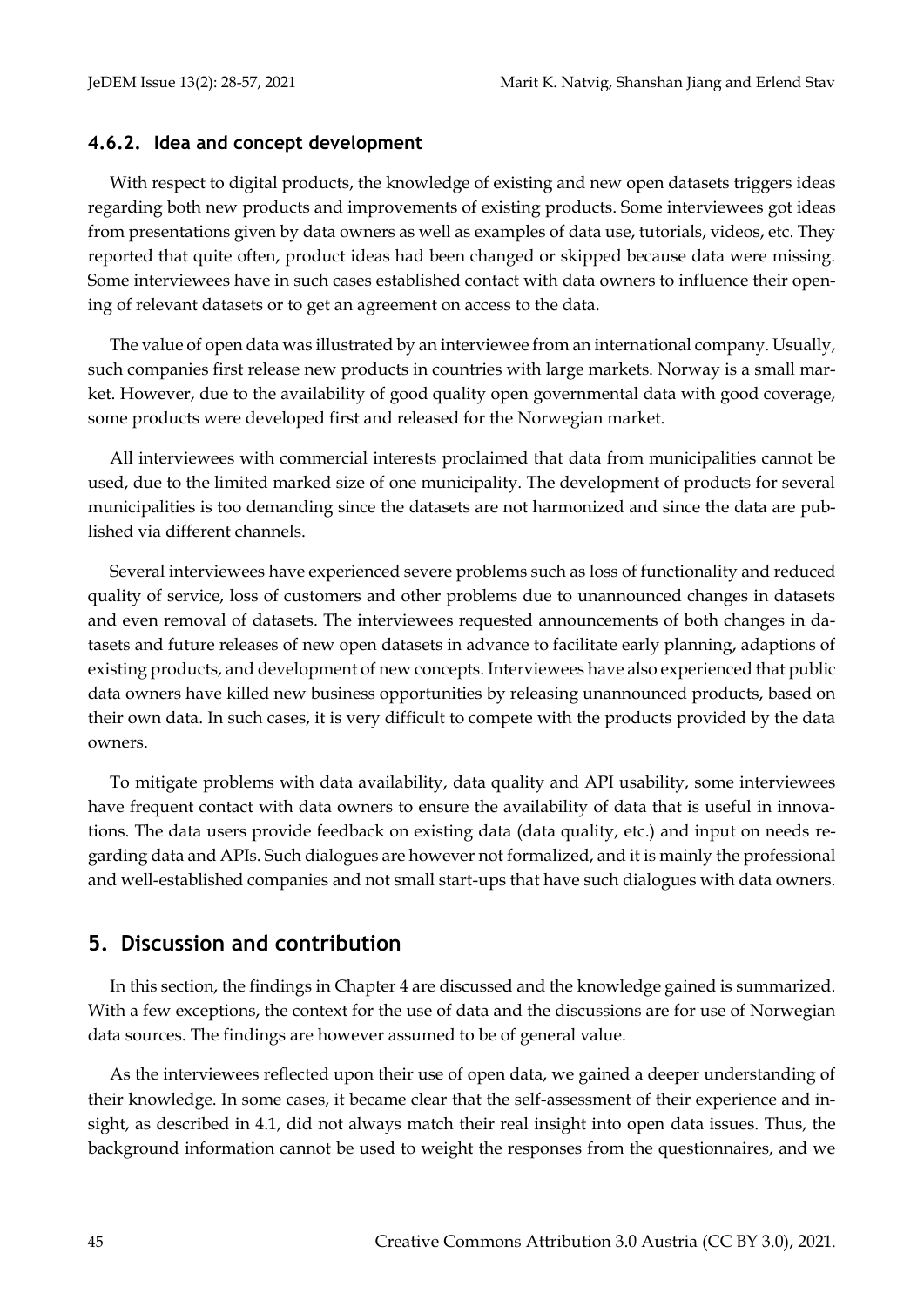have not analyzed the correlation between the self-reported experience and insight of the questionnaire respondents and their responses.

#### **5.1. Open data in the digital innovation process**

Based on the use cases created in the initial study and the results from the in-depth study described in Chapter [4,](#page-7-1) we suggest the overall use cases (the ovals) for use of open data in digital product innovations depicted in the lower part o[f Figure 7.](#page-18-0) The links towards the digital innovation process steps identified by (Helmer et al., 2021) are also illustrated (in the upper part of the figure). The process steps are further described in Chapter [2](#page-2-0)

<span id="page-18-0"></span>*Figure 7 Digital innovation process steps (Helmer et al., 2021) and use of open data.*



The interviews contributed to the identification of two focus areas - innovation management and software development. Thus, we identify two generic roles that are non-overlapping and artificial archetypes - the innovation manager and the software developer. The innovation manager is responsible for the innovation idea and concept development. The software developer transforms the concept into a digital product through use of open data in the software development. Due to the iterative process, both roles cover both the initial round and the continuous improvement rounds done in later stages.

The roles are non-overlapping constructs. This makes it possible to define use cases with welldefined and non-overlapping responsibilities. In real life cases, the roles may be covered in different ways by one or more persons, and the same person may also take both roles. The latter is relevant in smaller companies. In larger companies, however, those doing the software development usually just cover the software developer role. (Smith & Sandberg, 2018) identified three archetypes with partly overlapping responsibilities - employees, entrepreneurs, and hobbyists. The employee is quite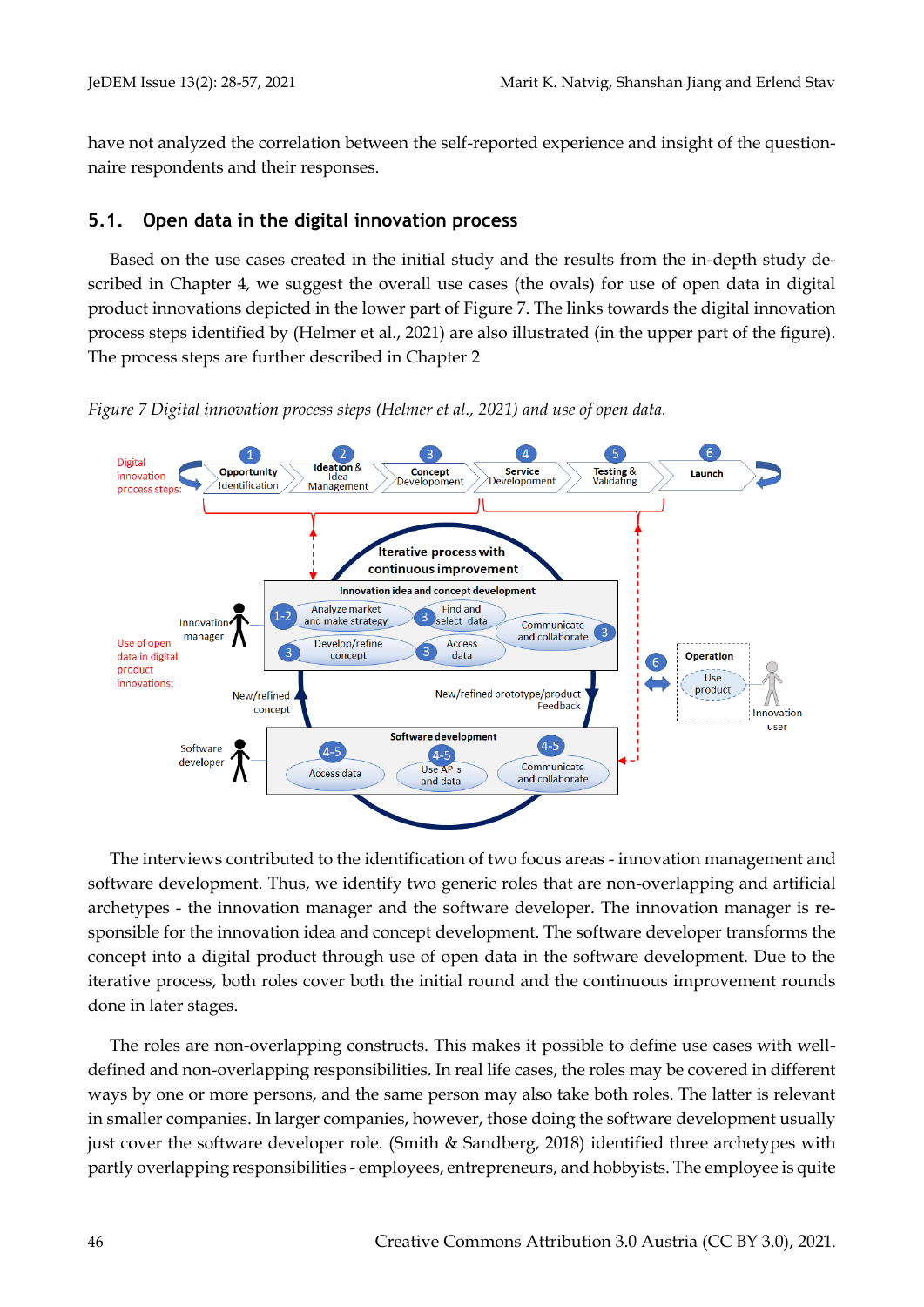like the software developer. The entrepreneur is like the innovation manager but may also cover parts of the software developer. The hobbyist has most in common with the software developer but must also cover parts of the innovation manager role. Dialogue with data publishers and license issues are for example not emphasized by the hobbyist.

The use cases illustrated as ovals in [Figure 7](#page-18-0) represent tasks carried out by the innovation manager and the software developer roles. The digital product operation and the innovation user are also included to provide a total picture but not addressed in the following. The numbered labels link the use cases to the associated process steps and show how the use of open data is connected to the digital product innovation process. Open data may affect all steps before launching.

[Table 3](#page-19-0) describes the use cases linked to the innovation manager and the software developer, and the steps in the innovation process corresponding to the use case described in the context of open data, based on the results in Chapter 4. The innovation manager is professional in finding and assessing the data usability. The innovation manager will not use datasets unless they have open licenses, and the licenses must be similar for all datasets used to simplify and ensure a proper handling of the conditions for use. In case of problems of any kind, the innovation manager may contact the data owner. Through communication and collaboration, they may handle issues regarding data access and quality, licenses, and service level. The innovation manager may also invite data owner/publisher to collaboration regarding API definitions. The actual collaboration on API definitions is however done by the software developer, since detailed technical knowledge might be required.

As for digital innovation in general, the process with the use cases is iterative and will include continuous improvements, bug fixing, extensions, and initiation of new innovations. The concept will guide the software development, and feedback from the software development is used to refine the concept. The software developer may for example detect that the data quality is too low. In such cases, data alternatives must be found, and the concept may have to be refined. As an alternative, actions may be taken to improve the data through communication and collaboration with the data publisher. Announcements or availability of new open data may also trigger new iterations.

| Use case        | Software developer and steps                 | Innovation manager and steps                        |
|-----------------|----------------------------------------------|-----------------------------------------------------|
| Analyze<br>mar- |                                              | Opportunity (1): Open data, e.g., statis-           |
| ket and make    | NА                                           | tics, supports analysis of needs, markets,          |
| strategy        |                                              | and opportunities.                                  |
|                 |                                              | <b>Ideation (2):</b> The availability of open data, |
|                 |                                              | and possible combinations of data, may              |
|                 |                                              | trigger overall ideas/strategy on what the          |
|                 |                                              | innovation should address.                          |
| Access data     | <b>Service (4):</b> Will in general use data | <b>Concept (3):</b> Relevant data is assessed:      |
|                 | selected by innovation manager,              | For data assessment: Prefers no                     |
|                 | but may access additional data to            | registration for quick access.                      |
|                 | investigate opportunities:                   |                                                     |

<span id="page-19-0"></span>

| Table 3 Use cases and roles with inks to digital innovation process steps |  |  |  |  |
|---------------------------------------------------------------------------|--|--|--|--|
|                                                                           |  |  |  |  |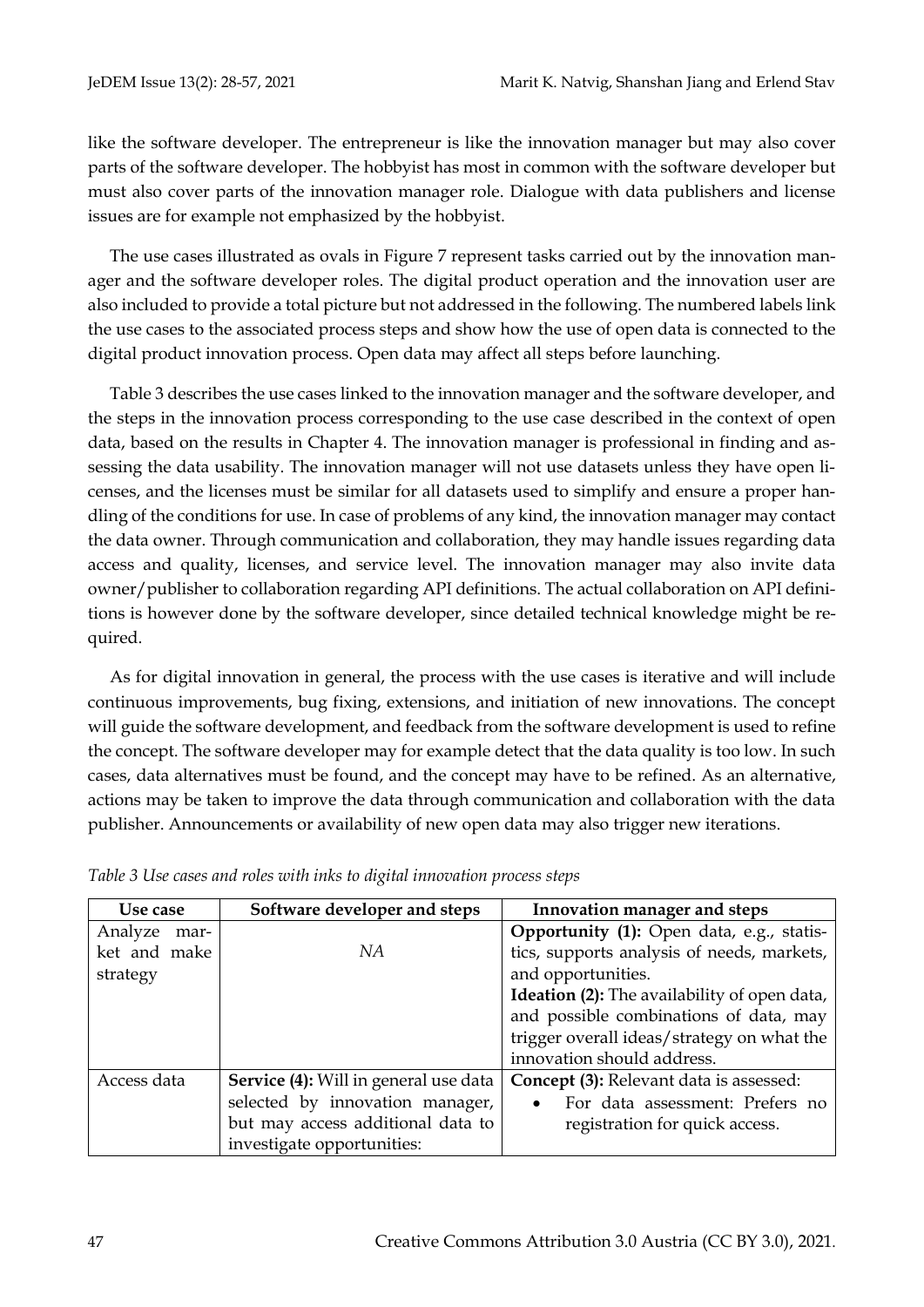|                 | May register to access data<br>$\bullet$ | When use of data is decided: Pre-            |
|-----------------|------------------------------------------|----------------------------------------------|
|                 | but prefers that access is               | fers registration to facilitate input        |
|                 | handled at company level.                | from data publisher.                         |
| Find and select | NA                                       | Concept (3): Has knowledge on where          |
| data            | Will use the data alternatives           | and how to search. Quality and usability     |
|                 | identified and approved by the in-       | of the data, APIs and service level are as-  |
|                 | novation                                 | sessed.                                      |
|                 | manager.                                 | Needs metadata and documenta-<br>$\bullet$   |
|                 | No or little concern about licenses.     | tion for quick assessment of rele-           |
|                 | Assumes they are handled at a com-       | vance.                                       |
|                 | pany level.                              | License and service level may be<br>٠        |
|                 |                                          | showstoppers.                                |
|                 |                                          | Prefers contracts/payment to un-             |
|                 |                                          | clear/not open licenses.                     |
| Develop/re-     |                                          | Concept (3): Data availability affects the   |
| fine            | NA                                       | concept. The use of data is planned.         |
| concept         | Concept is developed by innovation       | Modifies/refines concept if software de-     |
|                 | manager.                                 | veloper reports problems and in case of      |
|                 |                                          | new opportunities.                           |
|                 |                                          |                                              |
| Communicate     | Service $(4)$ / Testing $(5)$ : May in   | Concept (3): May contact data own-           |
| and             | case of problems contact the data        | ers/publishers to agree on:                  |
| collaborate     | publisher or user communities re-        | Access to un-published data                  |
|                 | garding:                                 | Licenses/contracts                           |
|                 | Use of APIs                              | Improved data quality/Service                |
|                 | Use of data                              | level                                        |
|                 | May collaborate with data pub-           | APIs modifications                           |
|                 | lisher on new API/API improve-           | Collaboration on API definitions             |
|                 | ments (initiated by innovation           | Opportunity (1) / Ideation (2) - for contin- |
|                 | manager).                                | ual improvement: Needs early notifica-       |
|                 |                                          | tions on data updates, changes, planned      |
|                 |                                          | products, etc.                               |
| Use APIs and    | Service (4) / Testing (5): Affected      |                                              |
| data            | by:                                      | NA                                           |
|                 | Data/API documentation                   | Will receive information from the software   |
|                 | Data/API quality                         | developer on data problems.                  |
|                 | Data/API usability                       |                                              |
|                 | Service level                            |                                              |
|                 |                                          |                                              |
|                 | Feedback to innovation manager           |                                              |
|                 | on problems with the selected data.      |                                              |

## **5.2. Barriers towards use of open data in digital product innovation**

[Table 4](#page-21-0) lists the topics where barriers are experienced when open data is used and the barriers, as reported in Chapter [4](#page-7-1) . The process steps affected are also indicated, based on the steps provided by (Helmer et al., 2021) (see the upper part of [Figure 7\)](#page-18-0). The two rightmost columns of the table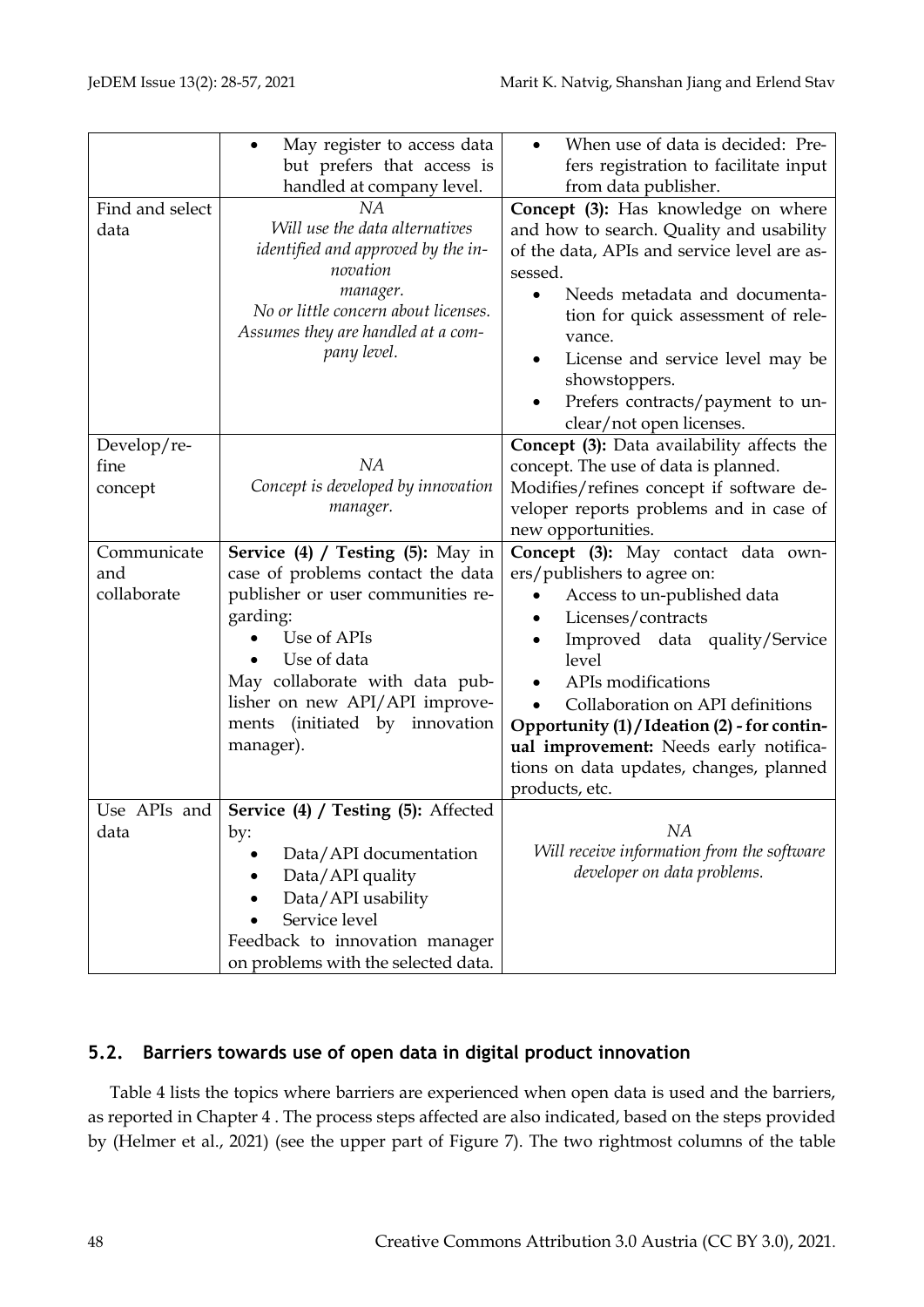indicate which of the two roles, the Innovation manager (I) and the Software developer (S), that the barriers mainly affect, according to our analysis.

(Smith & Sandberg, 2018) also identify open data barriers, and our findings confirm their results. Compared to their work, we provide additional details on barriers regarding licenses, service level, transparency, documentation, API design, and data quality. We also identify new barriers regarding regulations, publishing channels and infrastructures, and standardization and harmonization.

| <b>Topics</b>        | Process steps | <b>Barriers experienced</b>                                 | I                         | ${\bf S}$    |
|----------------------|---------------|-------------------------------------------------------------|---------------------------|--------------|
| Licenses             | 1 Opportunity | No license specified. Datasets with no licenses cannot be   | $\boldsymbol{\mathsf{X}}$ |              |
|                      | 2 Ideation    | used since there is no clear conditions regarding how the   |                           |              |
|                      | 3 Concept     | data can be used.                                           |                           |              |
|                      |               | Many different licenses. The license management be-         | X                         |              |
|                      |               | comes very complex when datasets with different licenses    |                           |              |
|                      |               | are combined into one product.                              |                           |              |
|                      |               | Restrictions. Licenses put restrictions on how the data     | $\pmb{\chi}$              |              |
|                      |               | can be used. Such licenses may prohibit the use of the      |                           |              |
|                      |               | open data in digital products.                              |                           |              |
| Technical            | 2 Ideation    | Delays. Registration causes delays during the assessment    | X                         | $\mathbf x$  |
| access               | 3 Concept     | of datasets.                                                |                           |              |
|                      | 4 Service     |                                                             |                           |              |
| <b>Service level</b> | 2 Ideation    | Limited availability. Data is not available 24/7.           | x                         |              |
|                      | 3 Concept     | Blocking. If frequent requests are performed, data access   |                           | x            |
|                      | 4 Service     | may get blocked without notice.                             |                           |              |
|                      | 5 Testing     | API performance is too low. This may slow down the re-      | $\mathbf{x}$              | $\mathbf x$  |
|                      |               | sponse time.                                                |                           |              |
| Transpar-            | 1 Opportunity | Data user is unknown. With no registration of data users,   | X                         |              |
| ency and             | 2 Ideation    | the data publisher cannot push information to data users.   |                           |              |
| predictabil-         | 3 Concept     | No announcement of data changes. Changes in datasets        | $\mathbf x$               |              |
| ity                  |               | and removal of datasets without any pre-announcements       |                           |              |
|                      |               | generate problems.                                          |                           |              |
|                      |               | No announcement of new services. New services from          | $\mathbf x$               |              |
|                      |               | data owners, based on their own open datasets, may com-     |                           |              |
|                      |               | pete with the products of innovators. Such services are     |                           |              |
|                      |               | not announced in advance.                                   |                           |              |
| Communica-           | 1 Opportunity | No dialogue. Manual contact is required. Lack of mecha-     | $\mathbf{x}$              | $\mathbf{x}$ |
| tion and             | 2 Ideation    | nisms for feedback and dialogue on data needs and qual-     |                           |              |
| collaboration        | 3 Concept     | ity.                                                        |                           |              |
|                      | 4 Service     |                                                             |                           |              |
| Publishing           | 1 Opportunity | Unknown channels. Potential users do not know where         | $\mathbf x$               |              |
| channel and          | 2 Ideation    | to search for data, and many users do not find the portals. |                           |              |
| infrastruc-          | 3 Concept     | No single entry point. Many datasets are not registered     | $\mathbf{x}$              |              |
| ture                 | 4 Service     | in national portals, and there are several portals.         |                           |              |
|                      |               | Data infrastructure limitations. Capacity and service lev-  | $\mathbf{x}$              | $\mathbf{x}$ |
|                      |               | els are not sufficient.                                     |                           |              |
| Metadata             | 1 Opportunity | Poor metadata quality. The quality of the metadata is in    | $\mathbf x$               |              |
|                      | 2 Ideation    | general low.                                                |                           |              |

<span id="page-21-0"></span>*Table 4 Barriers experienced in digital product innovation with open data and affected roles.*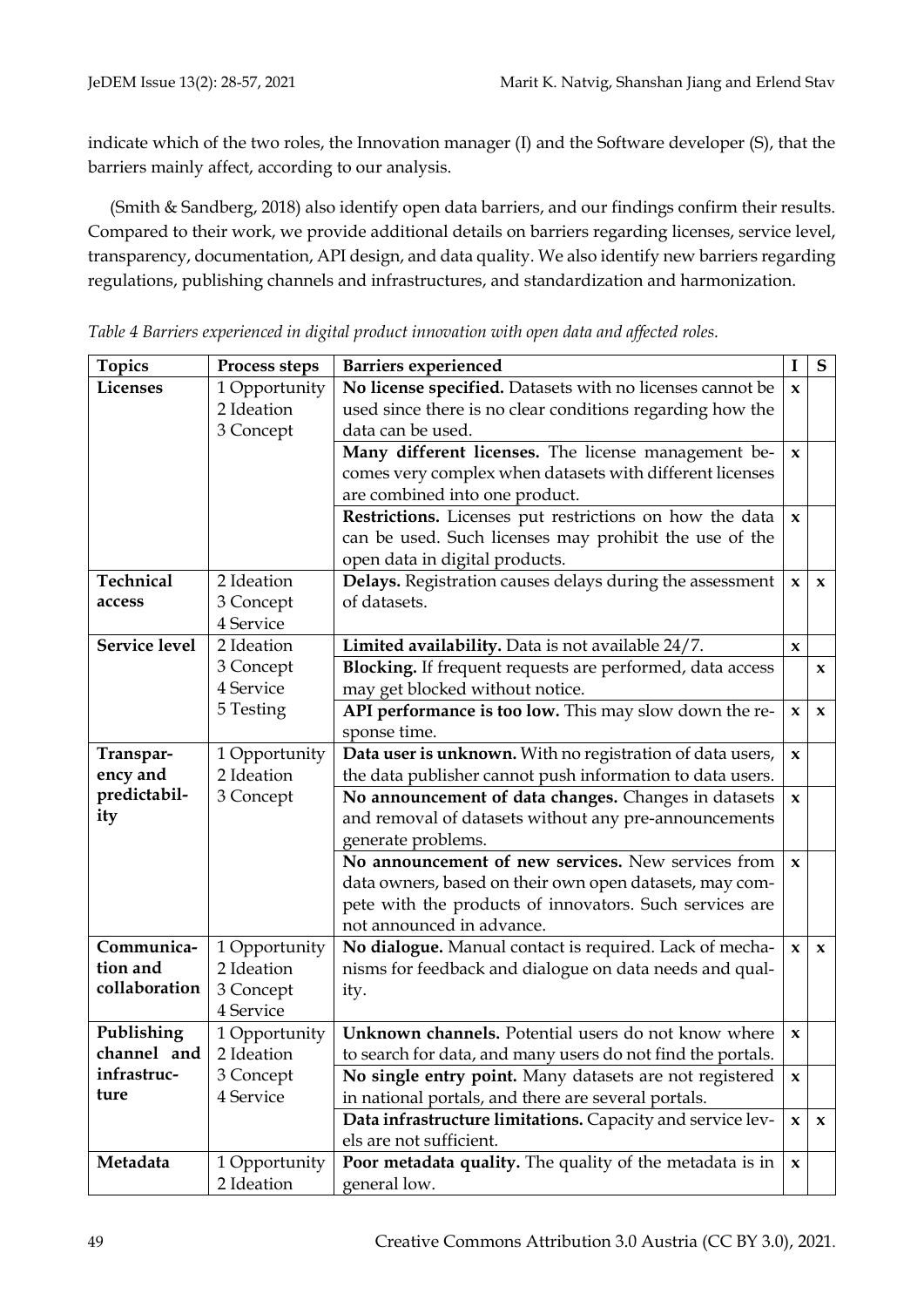|              | 3 Concept     | Dataset assessment takes time. It takes time and may be     | $\mathbf{x}$              | $\mathbf{x}$ |
|--------------|---------------|-------------------------------------------------------------|---------------------------|--------------|
|              | 4 Service     | difficult to understand the documentation. The data must    |                           |              |
|              |               | be retrieved and inspected.                                 |                           |              |
|              |               | Difficult to find data. The user must know exactly what     | $\mathbf x$               |              |
|              |               | to search for.                                              |                           |              |
|              |               | Quality assessments not supported. Metadata on prove-       | $\mathbf x$               |              |
|              |               | nance, coverage, update frequencies and service levels are  |                           |              |
|              |               | quite often not provided.                                   |                           |              |
|              |               | Data selection not supported. Metadata on data format,      | $\mathbf{x}$              | $\mathbf{x}$ |
|              |               | use of standards, and license are quite often not sup-      |                           |              |
|              |               | ported.                                                     |                           |              |
| Documenta-   | 1 Opportunity | Insufficient API documentation. For complex APIs. Ex-       |                           | $\mathbf{x}$ |
| tion         | 2 Ideation    | amples are needed.                                          |                           |              |
|              | 3 Concept     | Insufficient dataset documentation. It is not always easy   | $\mathbf{x}$              | $\mathbf{x}$ |
|              | 4 Service     | to understand the documentation, and the technical qual-    |                           |              |
|              |               | ity is not good enough. Examples are needed.                |                           |              |
|              |               | Documentation language. English should be used to sup-      | $\mathbf{x}$              | $\mathbf{x}$ |
|              |               | port all users.                                             |                           |              |
| API design   | 4 Service     | APIs are too generic. APIs return too much data.            |                           | $\mathbf x$  |
|              |               | APIs are not flexible. They are not adapted to user needs   |                           | $\mathbf{x}$ |
|              |               | and may return records one by one instead of supporting     |                           |              |
|              |               | selection criteria.                                         |                           |              |
| Data quality | 3 Concept     | Data is outdated. Data is published just once or not fre-   | x                         |              |
|              |               | quently updated.                                            |                           |              |
|              |               | Low coverage. Data coverage is not complete.                | $\boldsymbol{\mathsf{x}}$ |              |
| Regulation   | 2 Ideation    | Unclear regulations. The interpretation of European di-     | $\mathbf{x}$              |              |
|              | 3 Concept     | rectives may be difficult. The need for data updates is not |                           |              |
|              |               | always emphasized.                                          |                           |              |
| Harmoniza-   | 3 Concept     | Datasets are not harmonized. The same data is published     | $\mathbf{x}$              | $\mathbf{x}$ |
| tion<br>and  | 4 Service     | in several different ways (e.g., data from municipalities). |                           |              |
| standardiza- |               | Not standardized metadata.                                  | x                         | x            |
| tion         |               | Not standardized API documentation.                         |                           | $\mathbf x$  |

As indicated in Chapte[r 2,](#page-2-1) many barriers for use of open data in general are described. Our study links the barriers to the steps in the digital innovation process, and we also extend previous findings with details specific to digital product innovation. Poor metadata and data quality is previously addressed, e.g. by (C. Martin, 2014). [Table 4](#page-21-0) lists more specific barriers linked to data quality and to metadata for assessment of quality and data selection. Documentation and communication with data providers in general is addressed by (S. Martin et al., 2013) and (Zuiderwijk et al., 2012). The digital innovation process is highly sensitive to the technical quality of the documentation of both data and APIs. In addition, license and service level barriers may be showstoppers. During operation, the technical solutions for data provision and issues on performance are common problems. The lack of suitable APIs may also be a blocker. Eventually, the relevance of digital products may be reduced if the data is outdated, and the product may in the worst-case stop working in case of unannounced changes or removal of data.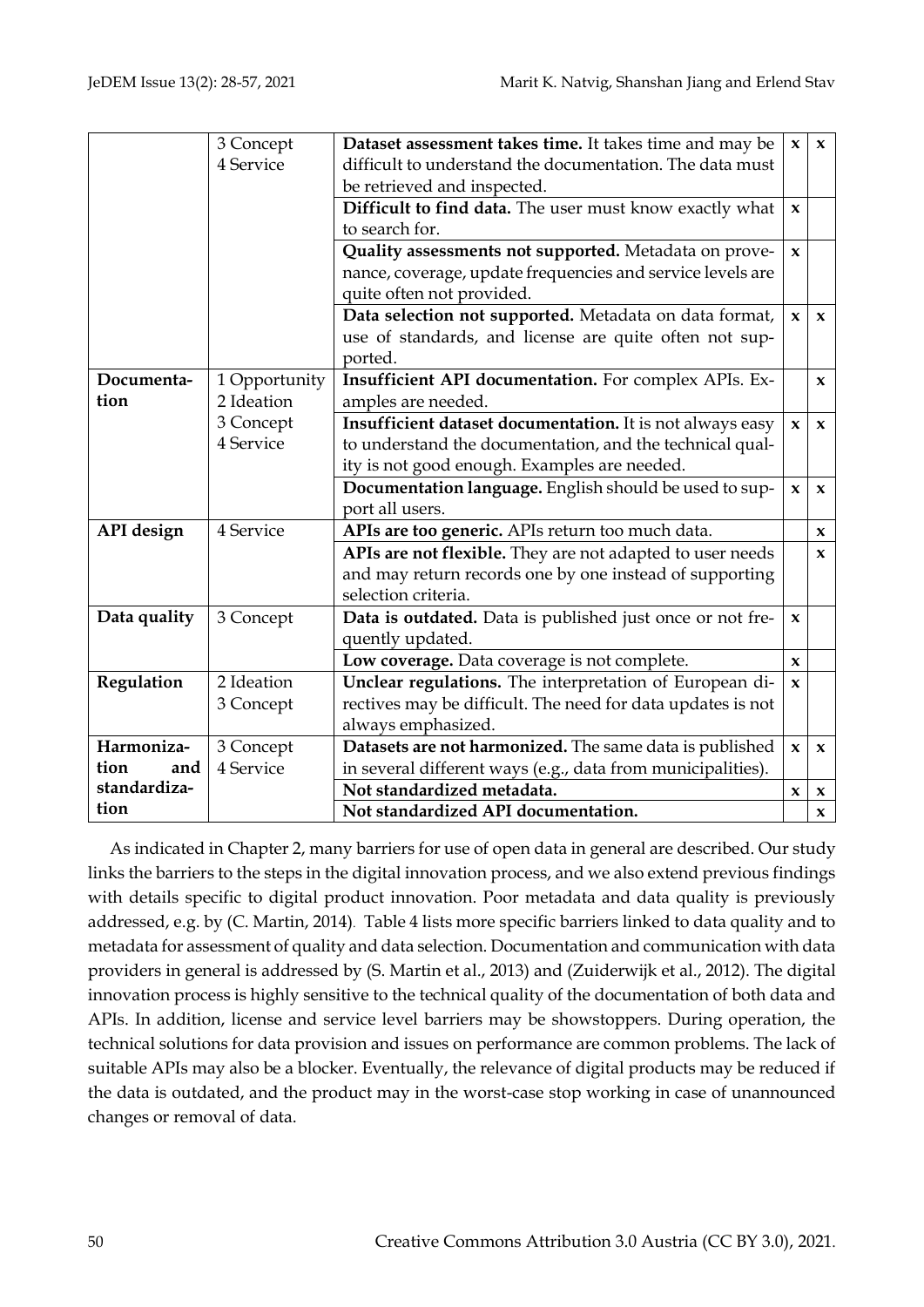It is also important to help the data user to discover relevant data. Thus, the search tools must be improved. One option may be to support semantic search for data, as suggested by (Jiang et al., 2019).

## **5.3. Data publishing recommendations to facilitate innovation**

To increase the innovation capacity, the public sector must publish open data that supports innovation of new digital products. [Table 5](#page-23-0) provides recommendations on how the barriers in Table 3 should be addressed by data publishers, taking the needs of the roles in Table 4 into account. The recommendations should be used when the open data policies and strategies are established, and in the actual opening processes.

| <b>Topics</b>                             | Recommendations mitigating experienced barriers                                  |
|-------------------------------------------|----------------------------------------------------------------------------------|
| Licenses                                  | Use the same open license on all datasets - preferably national li-              |
|                                           | censes for open data or Creative Common licenses supporting free                 |
|                                           | use of data (CC0 or some variants of CC4).                                       |
| <b>Technical access</b>                   | Offer two types of access: Access with no registration to facilitate             |
|                                           | quick data assessments; and user registration (companies and per-                |
|                                           | sons) to facilitate dialogue when data is used in operative services.            |
| Regulation                                | European directive should emphasize quality requirements such<br>$\bullet$       |
|                                           | as the need for relevant metadata, documentation, and frequent                   |
|                                           | updates of the data content.                                                     |
| <b>Service level</b>                      | 24/7 operation with good response times and no blocking is<br>$\bullet$          |
|                                           | needed. If this cannot be offered for free, a paid, reliable service is          |
|                                           | an alternative.                                                                  |
|                                           | Provide information on support mechanisms and point of contact                   |
|                                           | as metadata.                                                                     |
|                                           | Publish service level agreements (SLAs).<br>٠                                    |
| Transparency<br>and                       | Provide overview of datasets that can be opened (if they are re-<br>$\bullet$    |
| predictability                            | quested).                                                                        |
|                                           | Provide early announcements on new datasets and changes in da-                   |
|                                           | tasets.                                                                          |
|                                           | Avoid unexpected competition. Make an open strategy on service                   |
|                                           | offerings based on own data and provide early announcements on                   |
|                                           | coming services.                                                                 |
| <b>Communication and</b>                  | Provide mechanisms for interaction with data users in all stages of<br>$\bullet$ |
| collaboration                             | the innovation process - for transparency, feedback/requests from                |
|                                           | users with answers, and support from API/data experts.                           |
|                                           | Establish procedures for the processing of input/feedback from us-               |
|                                           | ers.                                                                             |
|                                           | Facilitate a community of data users and mechanisms for dialogues<br>٠           |
|                                           | on data needs, data quality and APIs.                                            |
|                                           | Invite users to collaborate on data content/quality and API design.<br>٠         |
| Publishing channel<br>and infrastructures | Publish metadata via one single national portal and arrange for the<br>$\bullet$ |
|                                           | discovery of the data through metadata of good quality (see be-                  |
|                                           | low).                                                                            |

<span id="page-23-0"></span>*Table 5 Recommendations to be addressed by open data policies in the public sector.*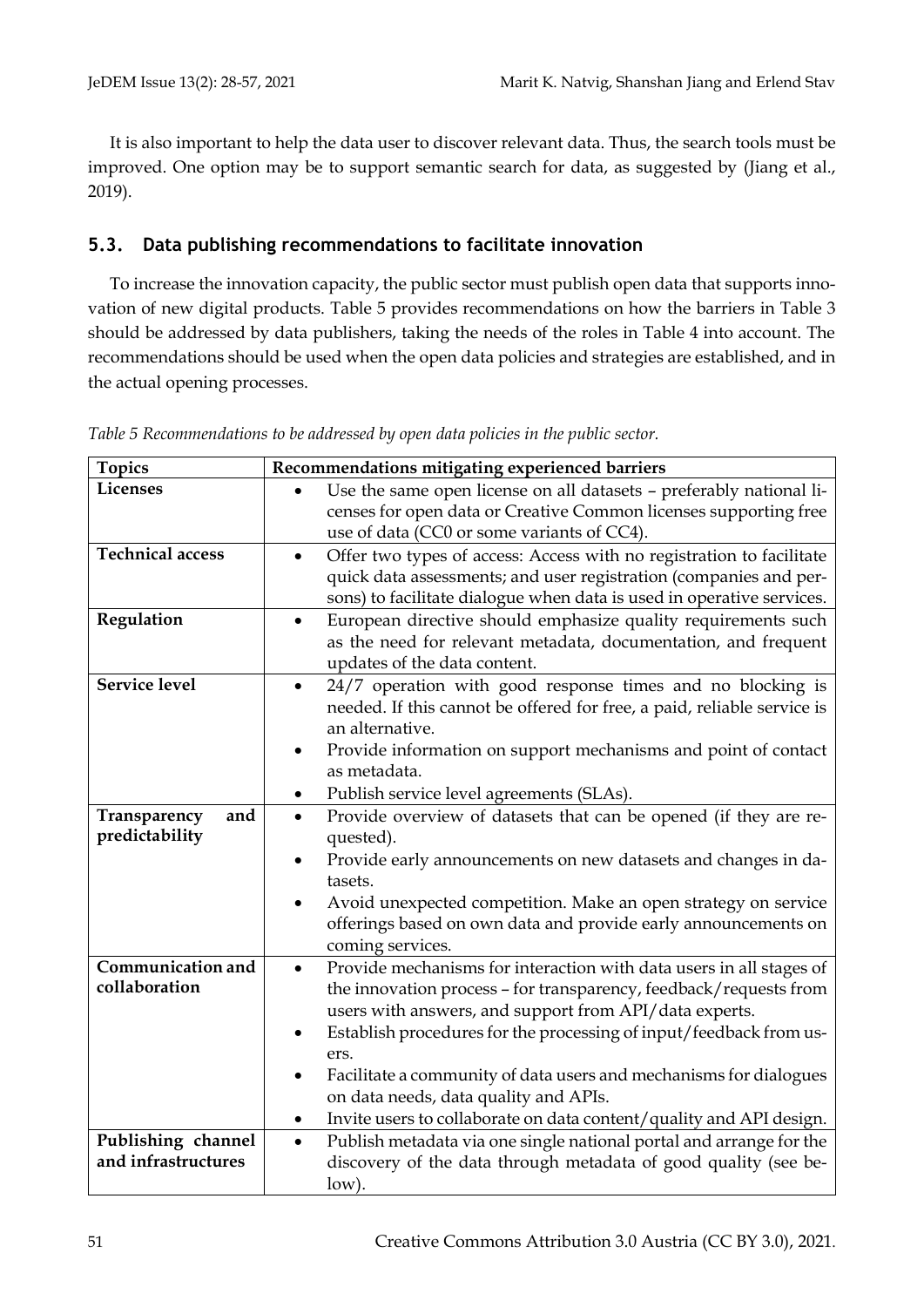|                   | Provide infrastructure for the publishing of the data content with<br>sufficient scalability and service level.                                                                                                                                                                                                                                                                         |
|-------------------|-----------------------------------------------------------------------------------------------------------------------------------------------------------------------------------------------------------------------------------------------------------------------------------------------------------------------------------------------------------------------------------------|
| Metadata          | Define guidelines on use of metadata (based on DCAT-AP) and<br>$\bullet$<br>emphasize the importance of metadata quality. Make certain<br>metadata mandatory, e.g., keywords, update frequency, license,<br>service level, provenance, data coverage (e.g., location and time<br>span), and data format.<br>Provide metadata on point of contact for dialogue with dataset ex-<br>pert. |
| Documentation     | Define standards and guidelines for documentation of the data<br>$\bullet$<br>content and APIs. Emphasize the importance of documentation<br>quality. Consider using standard API descriptions like Open-<br>API/Swagger.                                                                                                                                                               |
| API design        | Define guidelines for API strategies emphasizing that several API<br>alternatives should be provided to support different needs.<br>APIs must be of good quality (good performance, relevant, etc.).<br>٠                                                                                                                                                                               |
| Data quality      | Define data quality assurance procedures and checklists for data<br>$\bullet$<br>publishing. Use open data in own organization as an alternative to<br>integrations between internal systems.                                                                                                                                                                                           |
| Harmonization and | Data from municipalities should be harmonized and if possible<br>$\bullet$                                                                                                                                                                                                                                                                                                              |
| standardization   | standardized.                                                                                                                                                                                                                                                                                                                                                                           |
|                   | Metadata standards such as DCAT-AP should be used. A more<br>٠                                                                                                                                                                                                                                                                                                                          |
|                   | standardized terminology for metadata content should also be pro-                                                                                                                                                                                                                                                                                                                       |
|                   | vided to ease and harmonize the provision of metadata content.                                                                                                                                                                                                                                                                                                                          |
|                   | Open API/Swagger should be used to document APIs.                                                                                                                                                                                                                                                                                                                                       |

The recommendations partly overlap with recommendations provided by others, e.g. regarding metadata on coverage (Neumaier & Polleres, 2019) and the need for communication and user community (Benitez-Paez et al., 2018). Further details are however added, based on input from the interviews. Communication and collaboration with the data publishers are of special importance for professional users of open data. The data user should be encouraged to communicate how the dataset is used and wishes for future improvements of the dataset, the need for data quality improvements, API improvements, new datasets, etc. The data owner should provide information that is useful to the user, e.g., information on problems with the dataset, planned changes, planned extensions, etc. The public sector must also be transparent and communicate which data they have, plans for the opening of data, and which data that can be opened. The public sector must also be open about their own plans for new digital products, e.g., apps, based on their own data, to avoid unintended competition with innovators. Data users also like to discuss with other data users. Thus, the public sector should consider facilitating digital user communities.

Regarding regulation barriers, European directives should emphasize quality requirements such as the need for relevant metadata, documentation, and frequent updates of the data content.

## **5.4. Limitations**

The inputs from respondents and interviewees reflect their perceived situation regarding the use of open data in a software development context. We have however, not verified their statements, so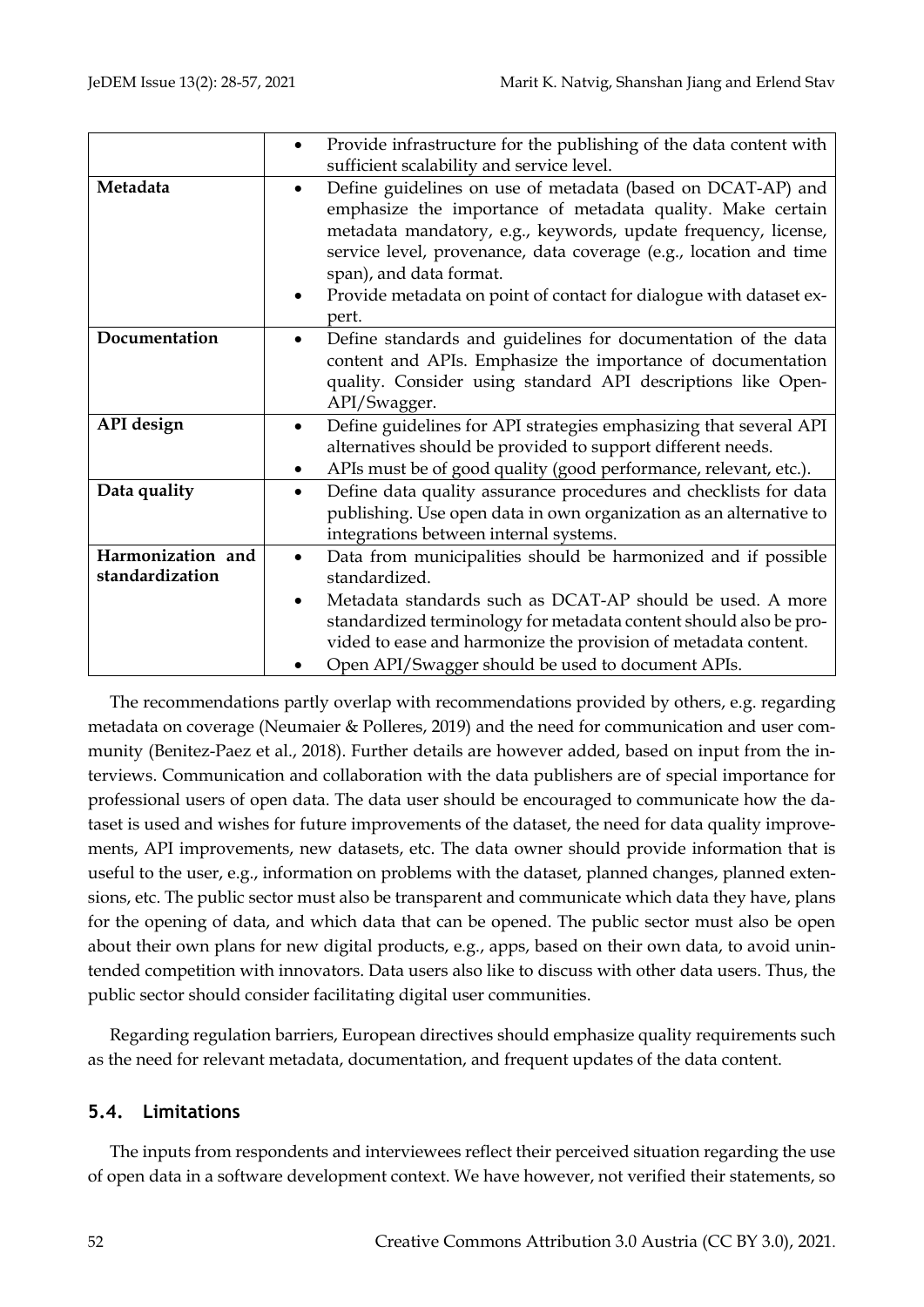we do, for example, not know the exact share of open datasets that require a registration by the users, and we have not monitored real data selection processes. Many of the detailed barriers reported, e.g., regarding metadata quality, are however confirmed by the overall findings in other studies.

The number of respondents and interviewees is not very high. Much of the information received, especially through the interviews, does however provide deep insight into their use of open data. The roles covered by the respondents and interviewees were broad, and some had a very broad experience. Together they highlighted the use of open data for different roles, and in different stages of the digital product innovation process.

Sometimes, the answers from the respondents and interviewees do not match. Some interviewees emphasized issues that are not ranked as the most important issues among the respondents, e.g., the access to API examples. One reason is probably the questions asked. The questionnaire asked for a ranking according to importance. The interviews talked more freely about their challenges and experiences.

## **6. Conclusion and further work**

Existing literature addresses overall barriers and recommendations linked to open data. This paper takes this work further to a more detailed level, focusing on the use of open data in digital product innovation. An in-depth study was carried out through a questionnaire and semi structured interviews, with users of open data. The users were asked to provide input on which data they have used, which data they were missing, and their experiences with use of such data in the development of digital innovations. The overall findings are twofold: 1) The availability of open data affects the innovation capability, and 2) the way data is published affects the usability of the data and thereby also the innovation capacity.

As an answer to research question RQ1, the challenges and barriers with respect to the use of open data in digital product innovation are identified and linked to the digital innovation process. Data are published, but still more open data are requested, especially real-time data. It is a paradox that published data cannot be found, and that the data cannot be used due to access, service level and quality limitations. Many of the barriers are common for open data in general. Some barriers are however more specific to digital product innovation, e.g., the difficulty to combine data from datasets with different licenses into one product; challenges regarding quick assessments of datasets in the early stages of the innovation process; unannounced changes and removal of datasets causing problems for existing products; lack of metadata supporting quality assessments; the dependency on a high service level; the need for detailed, technical documentation of data formats, API and data content; and the lack of flexible APIs.

As an answer to research question RQ2, the paper discusses how to mitigate the challenges regarding the use of open data in digital product innovation, and a set of recommendations to the data publishers are provided. The data owners must take responsibility to ensure that data of good qual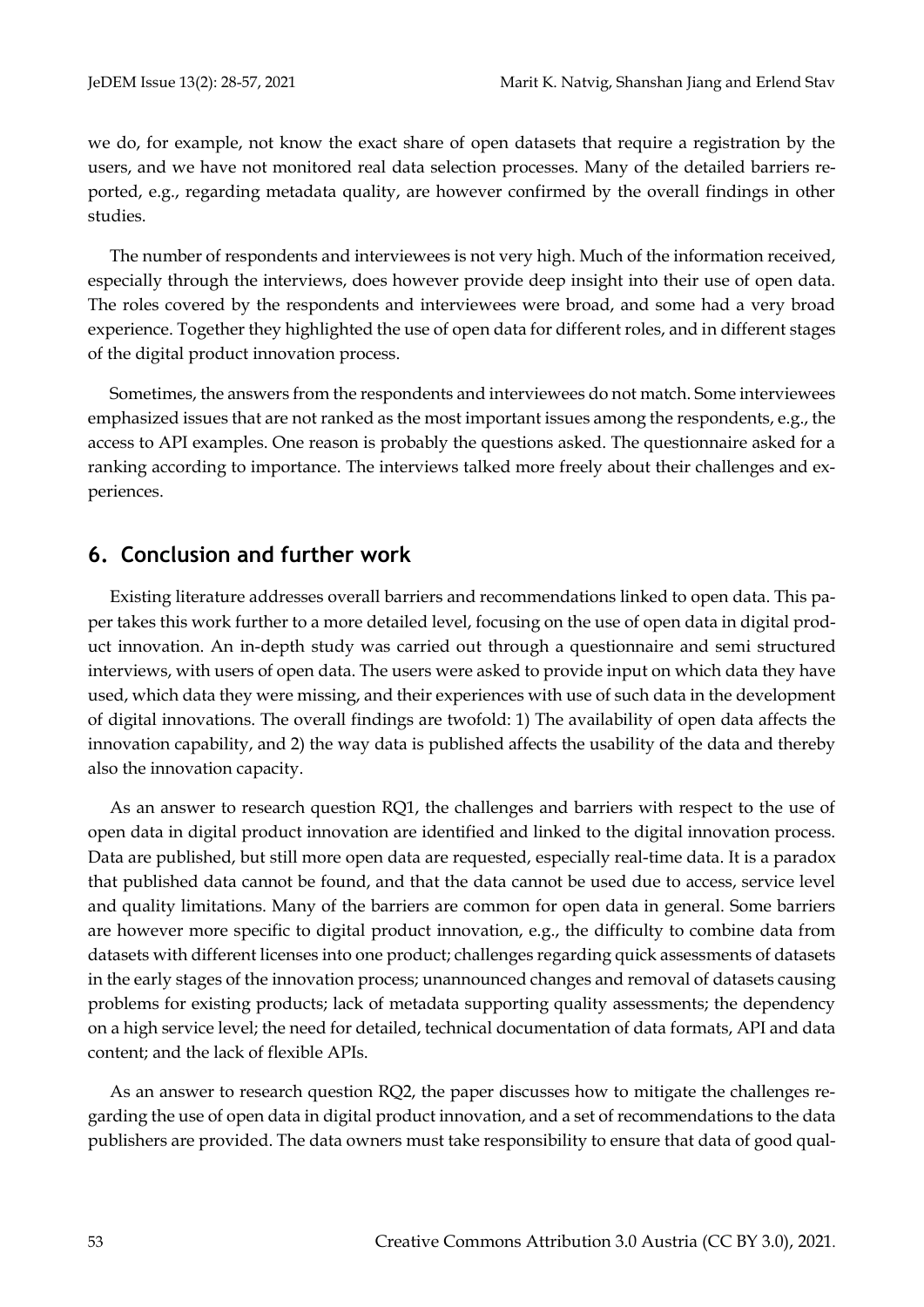ity are published in a way that supports innovations. This includes use of licenses suited for commercial products, and metadata and documentation supporting quick assessments of datasets and use of the data in software development. There is also a need for more dialogue between data users and data owners. Data publishers must encourage and arrange for feedback on quality issues, data needs and APIs, and they must be transparent with respect to plans and strategies regarding data publishing and use of data in their own products.

The discussions of barriers and the recommendations provided by this paper target publishers of open data that are serious about supporting innovation. Future research should address how the recommendations should be followed in practice through an integration of data publishing in the working processes. The collaborations between data users and data publishers must also be addressed, e.g., mechanisms supporting the dialogue, and co-creation of innovation ideas to identify concrete data needs. Local data from municipalities are needed in many future digital product innovations for smart cities and societies. To arrange for sustainable service and product developments with large markets, the opening of local data must be coordinated. Innovators should get access to the same datasets vial similar APIs from several municipalities.

#### **References**

- Abella, A., Ortiz-de-Urbina-Criado, M., & De-Pablos-Heredero, C. (2017). A model for the analysis of datadriven innovation and value generation in smart cities' ecosystems. *Cities*, *64*, 47–53. https://doi.org/10.1016/j.cities.2017.01.011
- Benitez-Paez, F., Comber, A., Trilles, S., & Huerta, J. (2018). Creating a conceptual framework to improve the re-usability of open geographic data in cities. *Transactions in GIS*, *22*(3), 806–822. https://doi.org/10.1111/tgis.12449
- Berends, J., Carrara, W., Engbers, W., & Vollers, H. (2020). *Re-using Open Data: A study on companies transforming Open Data into economic & societal value*. European Commission.
- Blank, M. (2019). *Open data maturity report 2019*. European Commission.
- Conradie, P., & Choenni, S. (2014). On the barriers for local government releasing open data. *ICEGOV 2012 Supplement*, *31*, S10–S17. https://doi.org/10.1016/j.giq.2014.01.003
- Ferry, N., Omerovic, A., & Natvig, M. K. (2019). Towards Early Prototyping of Services based on Open Transport Data: A Feasibility Study. *Proceedings of the 9th International Conference on Cloud Computing and Services Science - Volume 1: CLOSER,* 257–262. https://doi.org/10.5220/0007675402570262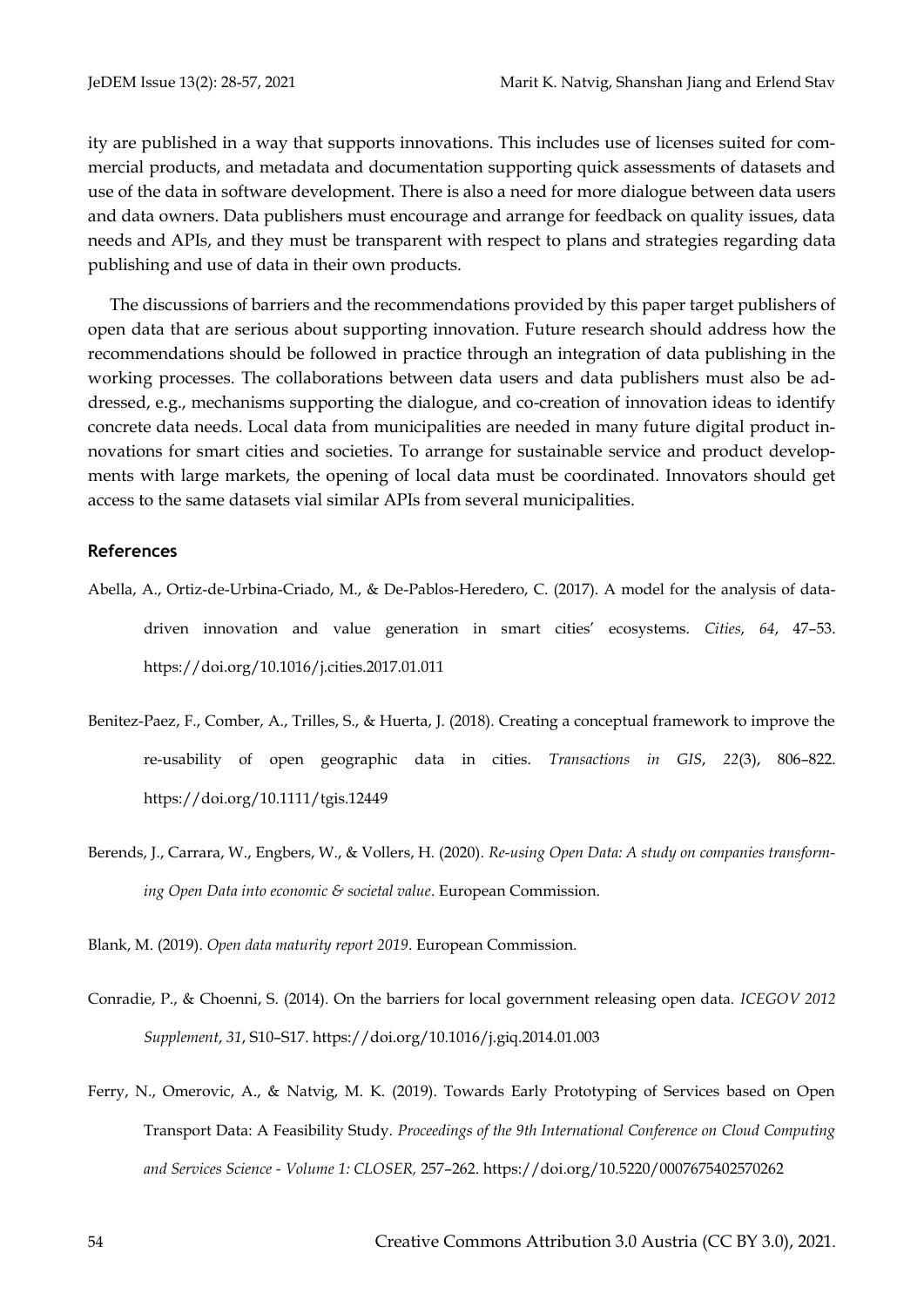- Fichman, R. G., Dos Santos, B. L., & Zheng, Z. (Eric). (2014). Digital Innovation as a Fundamental and Powerful Concept in the Information Systems Curriculum. *MIS Quarterly*, *38*(2), 329-A15. JSTOR.
- Folmer, E., Beek, W., Rietveld, L., Ronzhin, S., Geerling, R., & den Haan, D. (2019). Enhancing the usefulness of open governmental data with linked data viewing techniques. *Proceedings of the 52nd Hawaii International Conference on System Sciences*.
- Helmer, J., Huynh, T.-M.-T., Łobacz, K., Kör, B., & Wakkee, I. (2021). Innovating digitally for services: A review of innovation process literature focused on digital innovation and service innovation. *Knowledge-Based and Intelligent Information & Engineering Systems: Proceedings of the 25th International Conference KES2021*, *192*, 2797–2806. https://doi.org/10.1016/j.procs.2021.09.050
- Huyer, E., & Knippenberg, L. van. (2020). *The Economic Impact of Open Data: Opportunities for Value Creation in Europe*. European Commission.
- Janssen, M., Charalabidis, Y., & Zuiderwijk, A. (2012). Benefits, Adoption Barriers and Myths of Open Data and Open Government. *Information Systems Management*, *29*(4), 258–268. https://doi.org/10.1080/10580530.2012.716740
- Jiang, S., Hagelien, T. F., Natvig, M., & Li, J. (2019). Ontology-based semantic search for open government data. *2019 IEEE 13th International Conference on Semantic Computing (ICSC)*, 7–15.
- Krueger, R. A. (2014). *Focus groups: A practical guide for applied research*. Sage publications.
- Lnenicka, M., & Nikiforova, A. (2021). Transparency-by-design: What is the role of open data portals? *Telematics and Informatics*, *61*, 101605. https://doi.org/10.1016/j.tele.2021.101605
- Martin, C. (2014). Barriers to the Open Government Data Agenda: Taking a Multi-Level Perspective. *Policy & Internet*, *6*(3), 217–240. https://doi.org/10.1002/1944-2866.POI367
- Martin, S., Foulonneau, M., Turki, S., & Ihadjadene, M. (2013). Open data: Barriers, risks and opportunities. *2013 13th European Conference on EGovernment (ECEG)*, 301–318.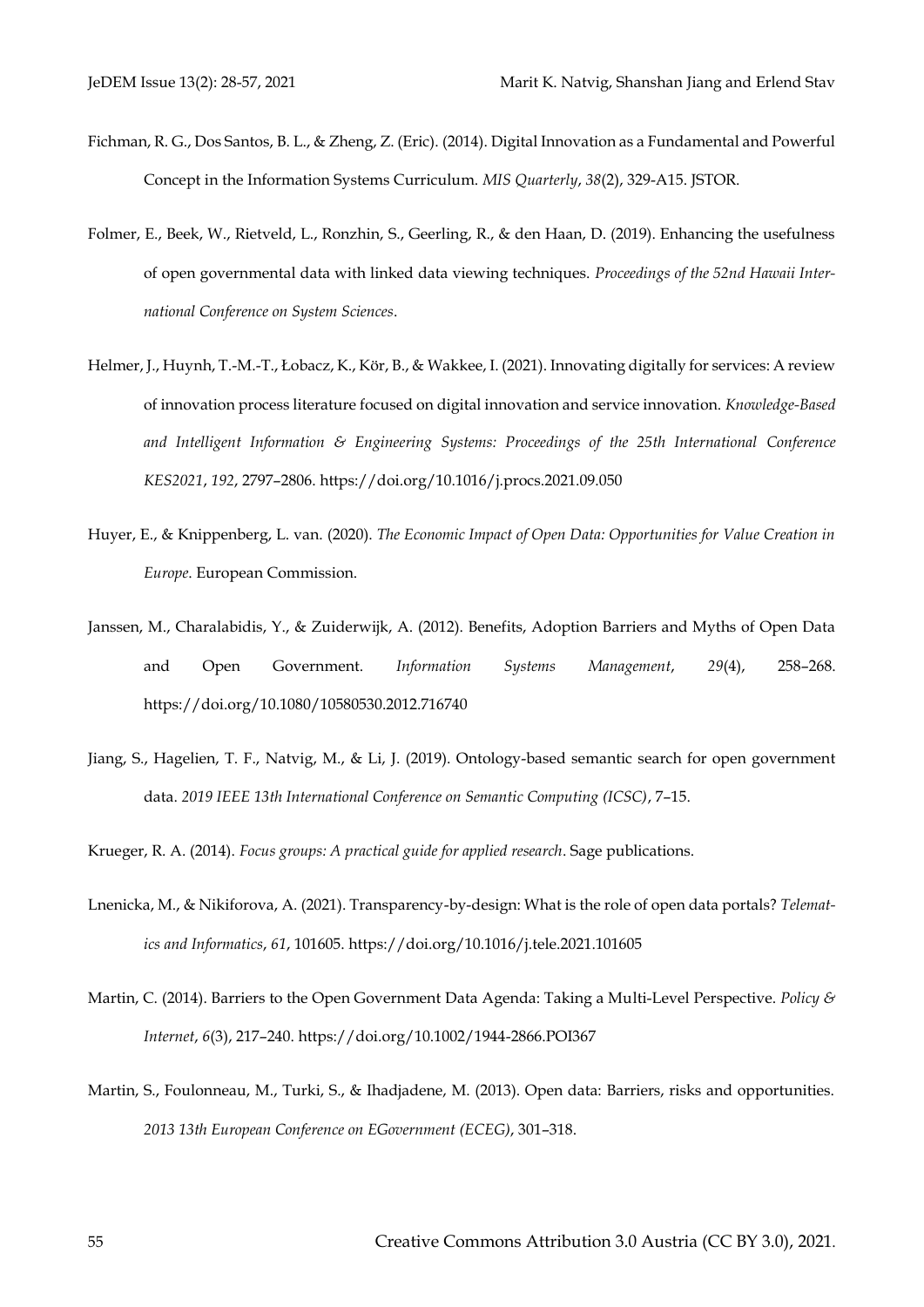- Nambisan, S., Lyytinen, K., Majchrzak, A., & Song, M. (2017). Digital Innovation Management: Reinventing Innovation Management Research in a Digital World. *MIS Q.*, *41*(1), 223–238.
- Neumaier, S., & Polleres, A. (2019). Enabling Spatio-Temporal Search in Open Data. *Journal of Web Semantics*, *55*, 21–36.
- Sergey A. Yablonsky. (2019). Multidimensional Data-Driven Artificial Intelligence Innovation. *Technology Innovation Management Review*, *9*(12). timreview.ca/article/1288
- Smith, G., & Sandberg, J. (2018). Barriers to innovating with open government data: Exploring experiences across service phases and user types. *Information Polity*, *23*(3), 249–265. https://doi.org/10.3233/IP-170045

Taylor, S. (2007). *The Official Introduction to the ITIL Service Lifecycle*. Stationery Office.

- Toots, M., McBride, K., Kalvet, T., & Krimmer, R. (2017). Open Data as Enabler of Public Service Co-creation: Exploring the Drivers and Barriers. *2017 Conference for E-Democracy and Open Government (CeDEM)*, 102–112. https://doi.org/10.1109/CeDEM.2017.12
- Union, E. (2010). Directive 2010/40/EU of the European Parliament and of the Council. *Official Journal of the European Union*, *L 207*.
- Union, E. (2019). Directive (EU) 2019/1024 on open data and the re-use of public sector information. *Official Journal of the European Union*, *L 172*.
- Yoo, Y., Henfridsson, O., & Lyytinen, K. (2010). Research Commentary: The New Organizing Logic of Digital Innovation: An Agenda for Information Systems Research. *Information Systems Research*, *21*(4), 724– 735. JSTOR.
- Zuiderwijk, A., Helbig, N., Gil-Garcia, J. R., & Janssen, M. (2014). *Innovation through Open Data-A Review of the State-ofthe-Art and an Emerging Research Agenda: Guest Editors@ Introduction*.
- Zuiderwijk, A., Janssen, M., Choenni, S., Meijer, R., & Alibaks, R. S. (2012). Socio-technical impediments of open data. *Electronic Journal of E-Government*, *10*(2), 156–172.